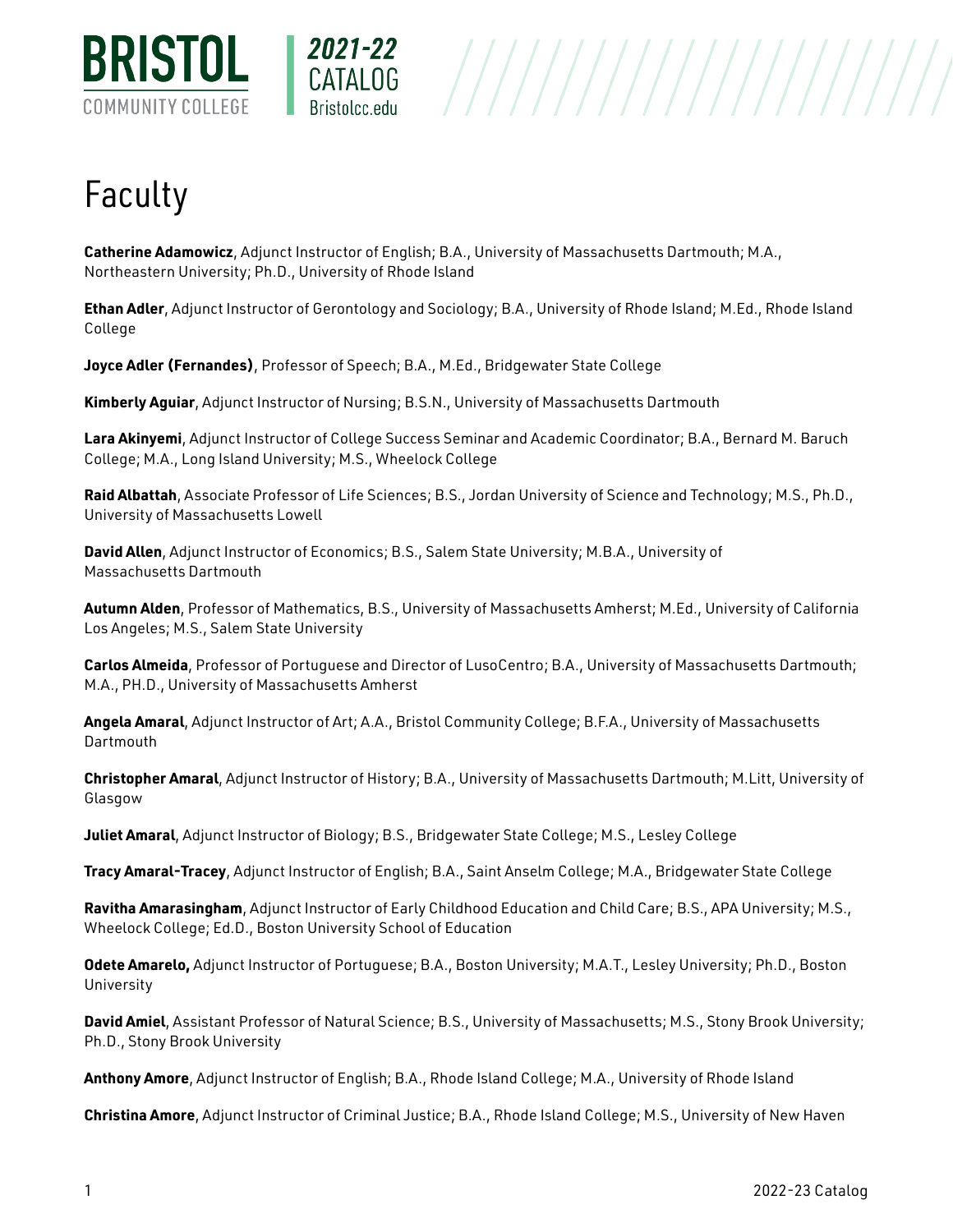

**Christopher Anderson**, Adjunct Instructor of Communication and Humanities;

2021-22

**Debra Anderson**, Professor of English; B.A., Boston College; M.A., Salem State College

**Deborah Andrade**, Adjunct Instructor of Psychology; B.A., Southeastern Massachusetts University; M.A., Rhode Island College

**Denise Andrade**, Adjunct Instructor of Healthcare Information Technology; B.S., M.B.A., Providence College

**Michael Aprea**, Adjunct Instructor of Engineering; B.S., M.S., Northeastern University; C.A.G.S., Harvard University

**Birgit Arrow**, Adjunct Instructor of Psychology and Counselor (part-time); B.A., Bridgewater State College; M.S., Northeastern University; Ed.D, Argosy University

**Janelle Arruda**, Professor of Computer Information Systems; A.S., Bristol Community College; B.S., Roger Williams College; M.C.Ed., Lesley College

**Engin Atasay,** Professor of Education; B.A., Eastern Mediterranean University; M.A., San Diego State University; Ph.D., University of Utah

**Maryellen Atkins**, Associate Professor of Art in Design/Digital Media; B.A., Stonehill College; M.F.A., New York University

**Ronald Audette**, EMT, FF1,FF2, Adjunct Instructor of Fire and Science

**Colleen Avedikian**, Professor of Sociology; B.A., Emmanuel College; M.A., Northeastern University; Ph.D., University of Massachusetts Dartmouth

**Daniel Avedikian**, Professor of Mathematics and Department Chair; B.S., Worcester State College; M.S., University of Connecticut

**Joshua Awosan**, Adjunct Instructor of Sociology; B.Sc., M.Sc., Ahmadu Bello University; Ph.D., Northeastern University

**Donna Ayala**, RN, Associate Professor of Nursing; B.S.N., University of Massachusetts Dartmouth; M.S.N., University of Phoenix

**Janice Baptist**, Adjunct Instructor of Reading and College Success Strategies, A.A., Bristol Community College; B.A., Southeastern Massachusetts University; M.Ed., Cambridge College

**Kathleen Barber**, RN, LMHC, Adjunct Instructor of Clinical Nursing (Psychiatric); A.S.N., Brockton Hospital School of Nursing; B.S.N., Southern New Hampshire University; B.A., University of Massachusetts Boston; M.S., Eastern Nazarene College

**David Barnes**, Adjunct Instructor of Art; B.F.A., University of New Hampshire; M.F.A., University of Massachusetts **Dartmouth** 

**Ann-Marie Barone**, RHIA, LPN; Adjunct Instructor of Healthcare Information Technology; A.S., Community College of Rhode Island; B.S., Roger Williams University

**Wendy Barone**, RN, Adjunct Instructor of Clinical Nursing (Pediatric); A.S.N., Brockton Hospital School of Nursing; B.S.N., Saint Joseph's College of Maine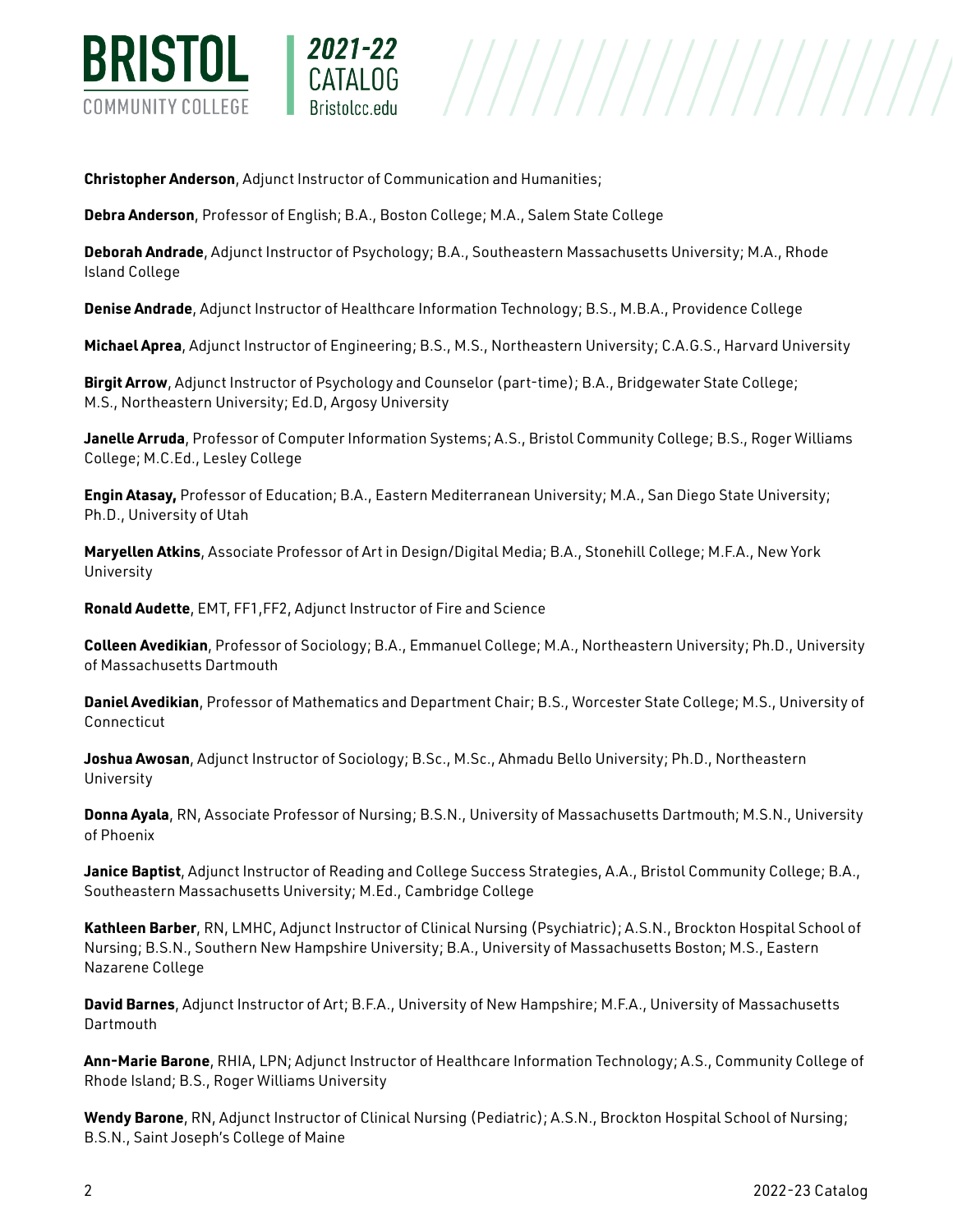

**Jacqueline Barry**, Professor of Reading; B.S., Daniel Webster College; MATC-ESL, Rhode Island College; M.B.A., University of Rhode Island

**James Barsanti**, Adjunct Instructor of Environmental Technology and Geographic Information Systems, B.S.C.E., Worcester Polytechnic Institute; M.S.C.E., Worcester Polytechnic Institute

**Sandra Bartolo**, Esq., Adjunct Instructor of Accounting and Accountant V; B.S., University of Massachusetts Dartmouth; J.D., Southern New England School of Law

**Rosario Basay**, Professor of Economics; B.A., Pontifical Catholic University; M.A., Ph.D., Vanderbilt University

**Amanda Beaulieu-Smith,** Adjunct Instructor of English, B.A., Regis College; M.A., Rhode Island College

**Constance Bebis**, Adjunct Instructor of Biology; B.S., Boston College; M.Ed., Bridgewater State College

**Nancy Benson**, Associate Professor of English; B.A., M.A., University of Massachusetts Dartmouth; Ph.D., University of Rhode Island

**Rebecca Benya-Soderbom**, Associate Professor of History; B.A., Bridgewater State College; M.A., Providence College

**William Berardi**, Adjunct Instructor of Business and Experiential Education; B.S., University of Massachusetts Boston; M.S., Cambridge College

**Peggy Berthelette-Brochu**, RN, Adjunct Instructor of Nursing, B.S.N., University of Phoenix, M.S.N., University of Phoenix

**Janet Berube**, Adjunct Instructor of Business Administration; M.B.A., University of Massachusetts Dartmouth

**Elizabeth Bettencourt,** Adjunct Instructor of Theatre, Music, and Dance**;** B.F.A, University of Rhode Island; B.S., University of Rhode Island; M.Ed., Endicott College; Ed.D., Northeastern University

**David Bessette**, Associate Professor of Criminal Justice; B.S., Bryant University; M.S., Salve Regina University

**Giriraj Bhattarai**, Professor of Mathematics; B.S., M.S., Tribhuvan University; Ph.D., The University of Toledo

**E. Jon Bjornson**, Associate Professor of Hospitality and Casino Management; B.S., University of Wisconsin; M.S., Farleigh Dickinson University

**Phoebe Blackburn**, Adjunct Instructor of Business Administration; B.A., University of Massachusetts Dartmouth; M.B.A., Bentley College

**Angela Boffi**, Adjunct Instructor or College Success Seminar and Special Programs Coordinator; B.A., University of Rhode Island; M.A., University of Massachusetts Dartmouth

**Laura Bomback**, Adjunct Instructor of Biology; A.A., Bristol Community College; B.S., D.C., Palmer College of Chiropractic

**Thomas Borden**, Adjunct Instructor of Criminal Justice; B.A., University of Massachusetts Amherst; M.S. Suffolk University

**Aaron Botelho**, Adjunct Instructor of History; B.A., Bridgewater State College; M.A., University of Toronto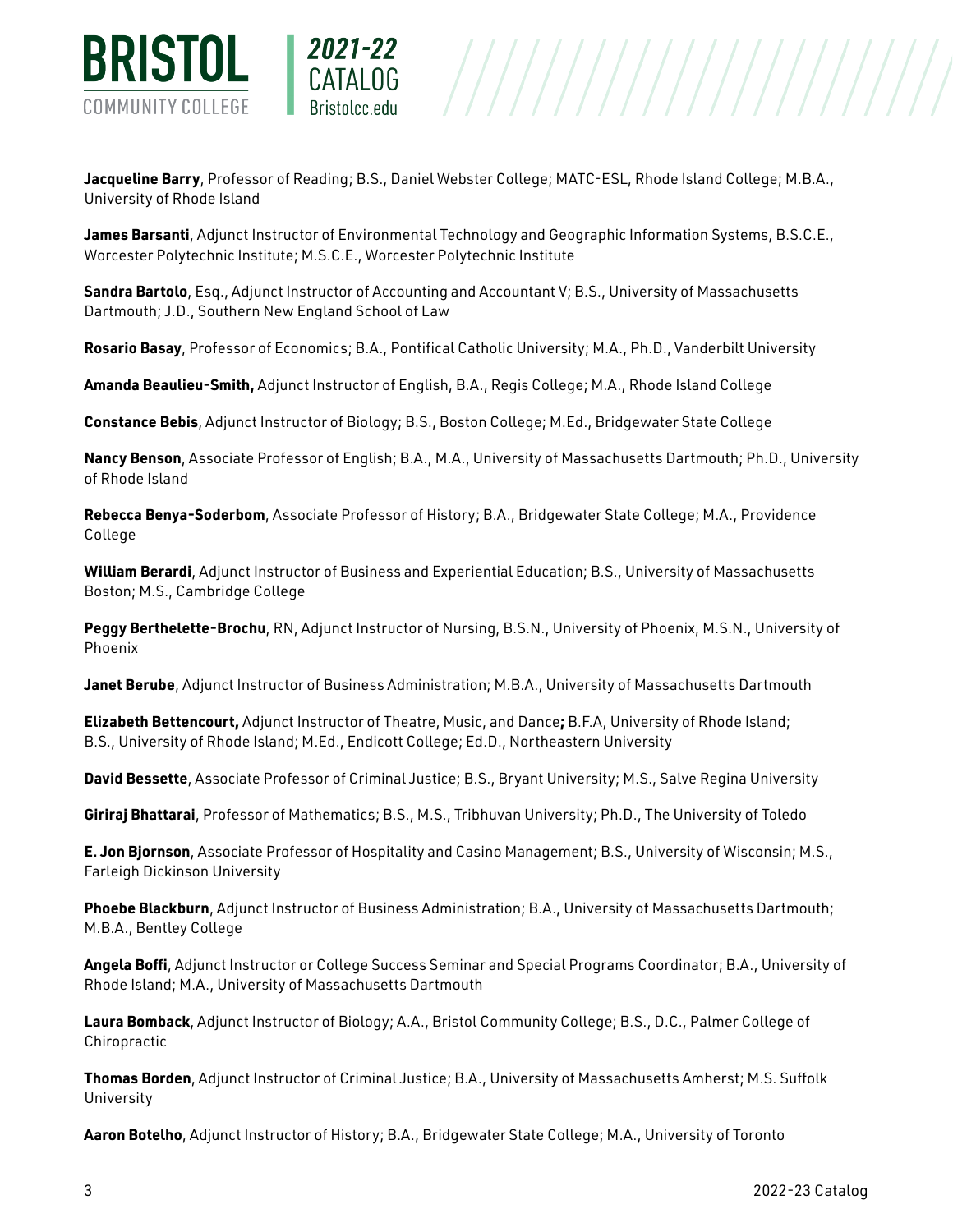

**JoAnne Breault**, Adjunct Instructor of Communication and Staff Associate (part-time); A.A., Bristol Community College; B.A., Rhode Island College; M.A., University of Massachusetts Dartmouth

2021-22

**Rylan Brenner**, Adjunct Instructor of Theater; B.A., Herbert H. Lehman College (CUNY); M.F.A., Brown University

**Iva Brito**, Adjunct Instructor of College Success Seminar; B.A., University of Massachusetts Amherst; M.A.; University of Massachusetts Amherst

 $\begin{array}{c|c|c|c} \textbf{CATALOG} & & & \textbf{///} \end{array} \begin{array}{c|c|c} \textbf{CATALOG} & & & \textbf{///} \end{array} \begin{array}{c} \textbf{CATALOG} & & \textbf{///} \end{array} \begin{array}{c} \textbf{CATALOG} & & \textbf{79.133} & \textbf{0.000} & \textbf{0.000} & \textbf{0.000} & \textbf{0.000} & \textbf{0.000} & \textbf{0.000} & \textbf{0.000} & \textbf{0.000} & \textbf$ 

**Kimberly Broderick**, RDH, Assistant Professor of Dental Hygiene and Adjunct Instructor of Dental Hygiene; A.A.S. Community College of Rhode Island; B.S., M.A., University of Rhode Island

**Lynne A. Brodeur**, Adjunct Instructor of Health Sciences; B.S., M.A.T., University of Massachusetts, Dartmouth

**Robert Brough**, Adjunct Instructor of Economics; B.A., University of Massachusetts Dartmouth; M.Ed., University of Maryland; M.B.A., C.A.G.S., Bridgewater State College

**Emily Brown**, Adjunct Instructor of Communication and Coordinator of Library Services; B.A., M.L.S., University of Pittsburg

**Nancy Brown,** Associate Professor of Nursing; B.S.N., University of Massachusetts Dartmouth; M.S.N., University of Phoenix

**Pamela Brown**, Adjunct Instructor of Internship and Program Coordinator of Experiential Education Center; B.G.S., Roger Williams University; M.Ed., Providence College

**Kathryn Burke**, Adjunct Instructor of Occupational Therapy Assistant; B.S., Worcester State College; OTD, University of St. Augustine for Health Services

**Kevin Buffi**, CLSSBB, PMP, Adjunct Instructor of Project Management; B.S., Roger Williams University; M.B.A., Bryant College

**Robert Burns,** Adjunct Instructor of Communication; A.A., Roger Williams University; B.A., Providence College; M.A., University of Massachusetts Amherst

**Tamia Burt**, Adjunct Instructor of English; B.A., Bowling Green State University; M.A., University of Massachusetts **Dartmouth** 

**Frank Cabral**, Adjunct Instructor of Mathematics; B.S., M.A.T., University of Massachusetts Dartmouth

**Gloria Cabral**, Professor of Baking and Pastry Arts; A.S., Bristol Community College; B.S., Johnson & Wales University; M.Ed., Cambridge College

**Vincent Calenda**, Adjunct Instructor of Fire Science; A.S., Bristol Community College; B.A., Rhode Island College

**Jamie Calise**, Adjunct Instructor of Criminal Justice; B.A., Rhode Island College; J.D., New England Law School

**Peter Calo**, Assistant Professor of Criminal Justice; B.A., Salve Regina University; J.D., Roger Williams Law School

**Pauline Camara**, Adjunct Instructor of Computer Information Systems and Office Administration; A.S., Bristol Community College; B.S., University of Massachusetts Dartmouth; M.S., Bridgewater State College; Ph.D., Northeastern University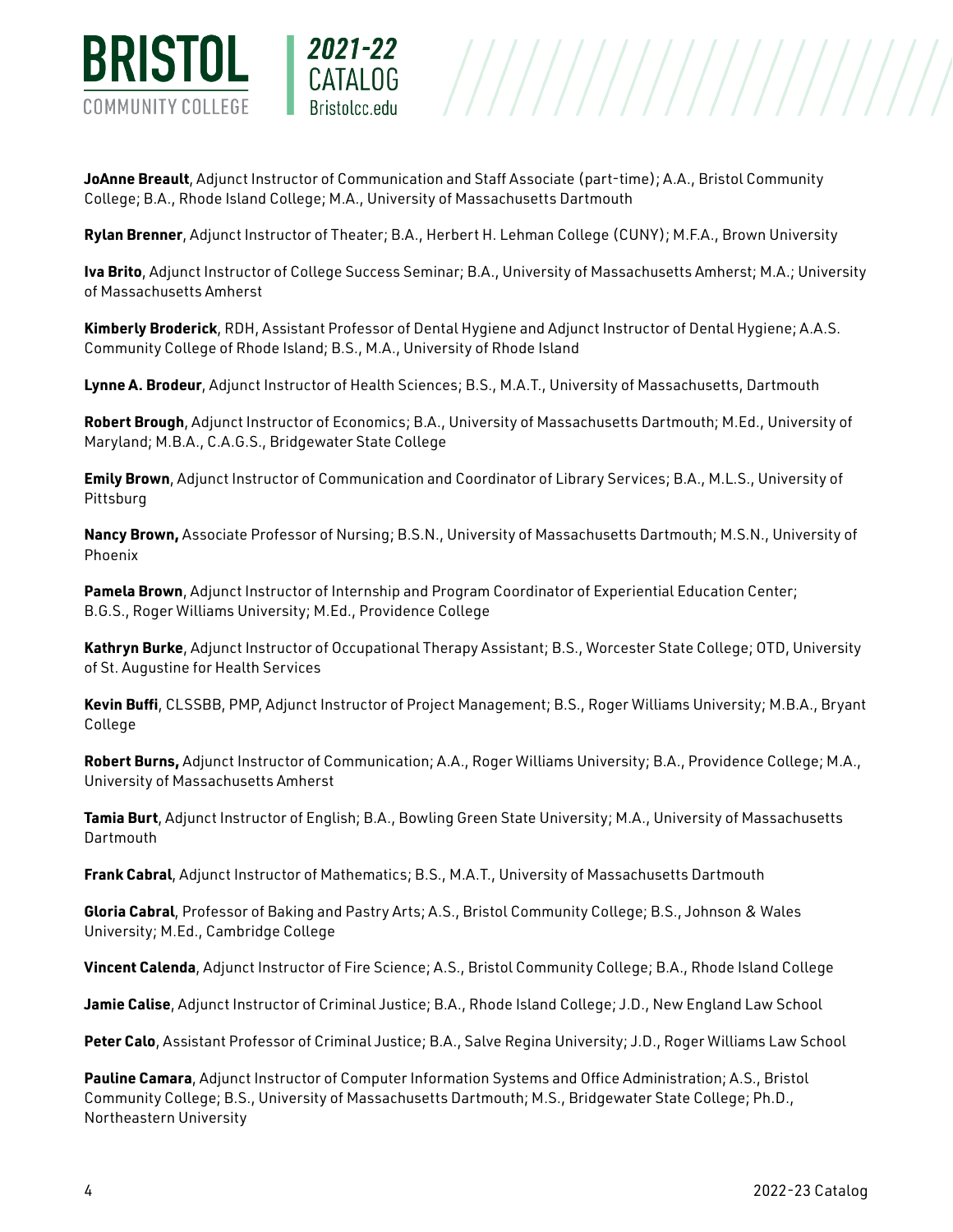

**William Camara**, Adjunct Instructor of Business Administration; J.D., St. John's University School of Law

2021-22

**Sandra Campos**, Adjunct Instructor of Health Sciences; M.S.L.; University of Massachusetts Dartmouth

**Melissa Cardelli**, Professor of Early Childhood Education and Department Chair Early Childhood Education and Child Care, Coordinator Early Childhood Education Careers Degree and Certificates; B.A., University of Massachusetts Dartmouth; M.S., Wheelock College; C.A.G.S., American International College

**Renee Cardinal**, RN, Professor of Nursing; B.S.N., University of Massachusetts Dartmouth; M.S., Northeastern University; D.N.P., Regis College

**Ameila Cardona**, RN, Adjunct Instructor of Clinical Nursing (Obstetrics/Maternal Health), A.S.N., Bunker Hill Community College; B.S.N., University of Massachusetts Boston; M.H.A., Southern New Hampshire University

**Ralph Carlini**, Adjunct Instructor of Psychology; B.A., Roger Williams University; M.A., Goddard College; C.A.G.S., Anna Maria College; Psy.D., Heed University

**Robert Caron**, Adjunct Instructor of Biology; A.A., Bristol Community College; B.S., Southeastern Massachusetts University; M.A., Bridgewater State College

**A. Keith Carreiro**, Adjunct Instructor of English, Philosophy, and the Humanities and College Success Seminar; B.A., University of Maine at Orono; Ed.M., Ed.D., Harvard Graduate School of Education

**Christopher Carreiro**, Esq., Adjunct Instructor of Business; A.S., Bristol Community College; B.S., University of Massachusetts Dartmouth; J.D., Roger Williams University School of Law

**Kimberly Carreiro**, DH Anesthesia Permit-L, DANB Radiology Certification, Adjunct Instructor of Dental Hygiene; A.S., Bristol Community College, A.A.S., Cape Cod Community College; B.S., Mount Ida College

**MaryAnn Casavant**, Adjunct Instructor of Early Childhood Education; B.S., Rhode Island College; M.S., Wheelock College

**Mary Cass**, Associate Professor of Engineering Technology and Director of the CIM Program; B.S., Roger Williams University, B.S., University of Massachusetts Dartmouth; M.S., Tufts University Graduate School

**Kathleen Castro**, Adjunct Instructor of English; B.A., M.A., University of Massachusetts Dartmouth

**Suzanne Chadwick**, Adjunct Instructor of Criminal Justice; A.S., Bristol Community College; B.S., Roger Williams University; M.S., Salve Regina University

**Stacie Charbonneau Hess**, Adjunct Instructor of English; M.A., Middlebury College

**Deborah Charette**, Adjunct Instructor of English; B.A., Southeastern Massachusetts University; M.Ed., Bridgewater State College

**Jason Chase**, Adjunct Instructor of Art; B.A., Colorado University; M.F.A., Boston University

**Stewart Cho**, Adjunct Instructor of Business Administration; B.S. Johns Hopkins University; M.S., Rensselaer Polytechnic Institute; MBA, University of Maryland

**Marie Choate**, RN, Adjunct Instructor of Clinical Nursing (Medical-Surgical); A.A., University of Phoenix; A.S.N., Bristol Community College, B.S.N., University of Rhode Island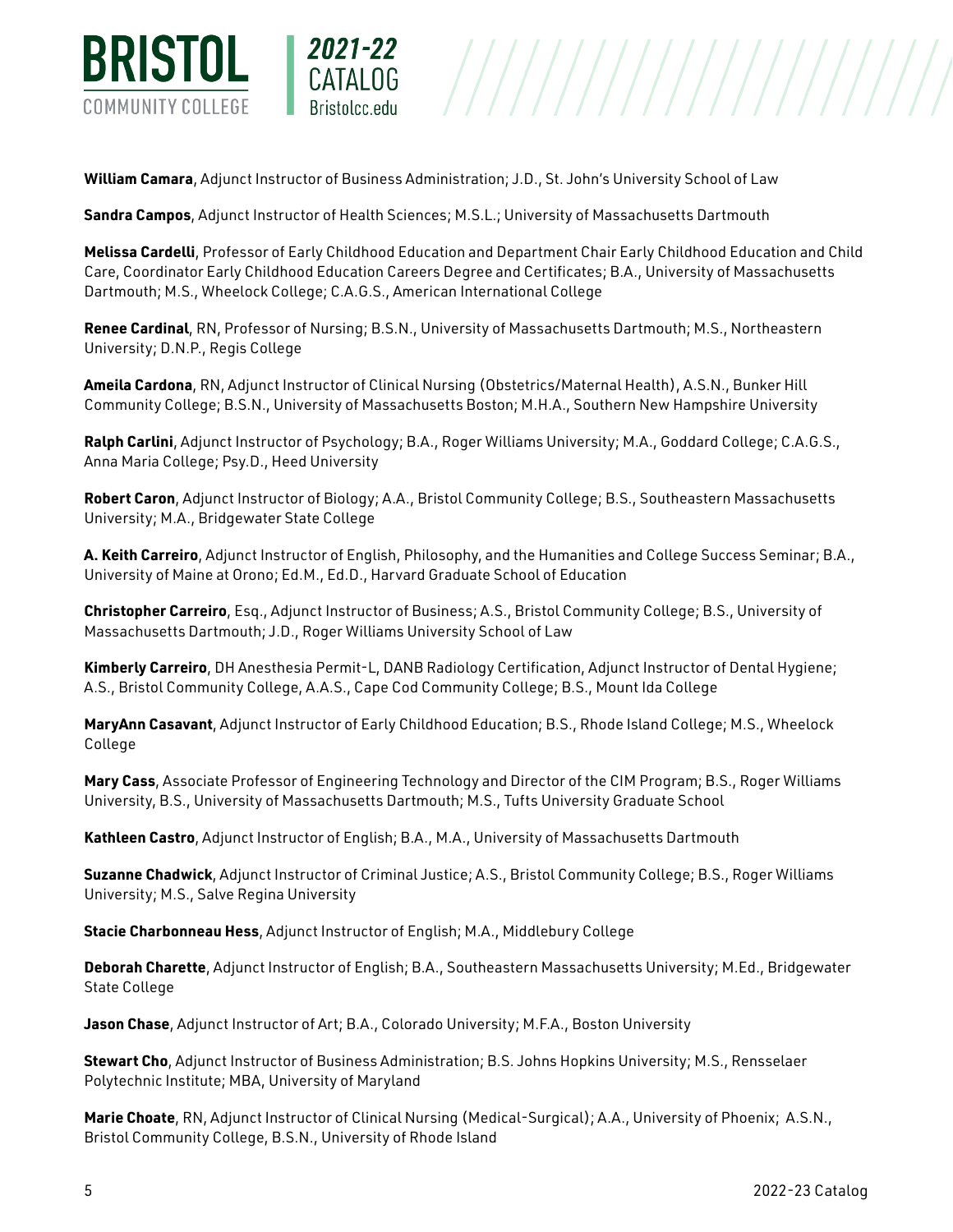

**Paul Chouinard**, Adjunct Instructor of Psychology; B.A., University of Massachusetts Dartmouth; M.A., University of Massachusetts Dartmouth; LMHC, State of Massachusetts

**John Cicero**, Adjunct Instructor of Human Services and Sociology; B.A., Rhode Island College; M.S.W., Virginia Commonwealth University

2021-22

**Scott Ciosek**, Adjunct Instructor of Humanities and Philosophy; A.A., Bristol Community College, B.A., University of Massachusetts Dartmouth; M.Div., St. John Seminary

**Rebecca J. Clark**, Adjunct Instructor of Human Services and Sociology; B.S.W., Harding University; M.S.W., West Virginia University

**Kimberly Coates**, Assistant Professor of English; B.A., Santa Clara University; M.A., Columbia University; M.A., Stony Brook University; Ph.D., Stony Brook University

**Shelley Coelho**, Adjunct Instructor of Business Administration; B.A., North Carolina Wesleyan College; J.D., North Carolina Central University School of Law; LL.M., University of Florida

**Pamela Colaneri**, RDH, Associate Professor of Dental Hygiene; A.S., Bristol Community College; B.S. M.S., University of Bridgeport

**Pamela Cole**, Adjunct Instructor of Humanities and History; B.A., Gordon College; M.B.A., Anna Maria College; M.Div., Gordon-Conwell Theological Seminary

**Robert Coleman**, Adjunct Instructor of Fire Science; A.S., Community College of Rhode Island; B.S., Roger Williams College

**Arthur Comeau**, Adjunct Instructor of Humanities and Philosophy; B.A., University of New Hampshire; M.Div., Hartford Theological Seminary; Ph.D., Evangelical Theological Seminary

**Kellie Connor,** RN, Adjunct Instructor of Clinical Nursing, Fundamentals; B.S.N., University of Massachusetts Boston; M.S.N. E.D.; Southern New Hampshire University

**Gregory Conroy**, Adjunct Instructor of the Humanities; B.A., Saint Anselm College; M.A., New England Conservatory of Music

**James Constantine**, Adjunct Instructor of Chemistry and Biology; B.S., M.S., State University of New York College at Oneonta

**Jack (John) Conway**, Adjunct Instructor of English and Reading; A.A., Bristol Community College; B.A., Roger Williams University; M.A., Vermont College

**Jonathan Corey**, Adjunct Instructor of Sociology.; B.A., Rhode Island College; M.Ed., Framingham State University; Ph.D., University of Rhode Island

**Paul Correia**, Adjunct Instructor of Human Services; Director of DDS Direct Support Certificate Program and the MAICEI; B.A., Providence College; M.A., Assumption College

**David Costa**, OTR/L, Adjunct Instructor of Occupational Therapy; B.S., University of New England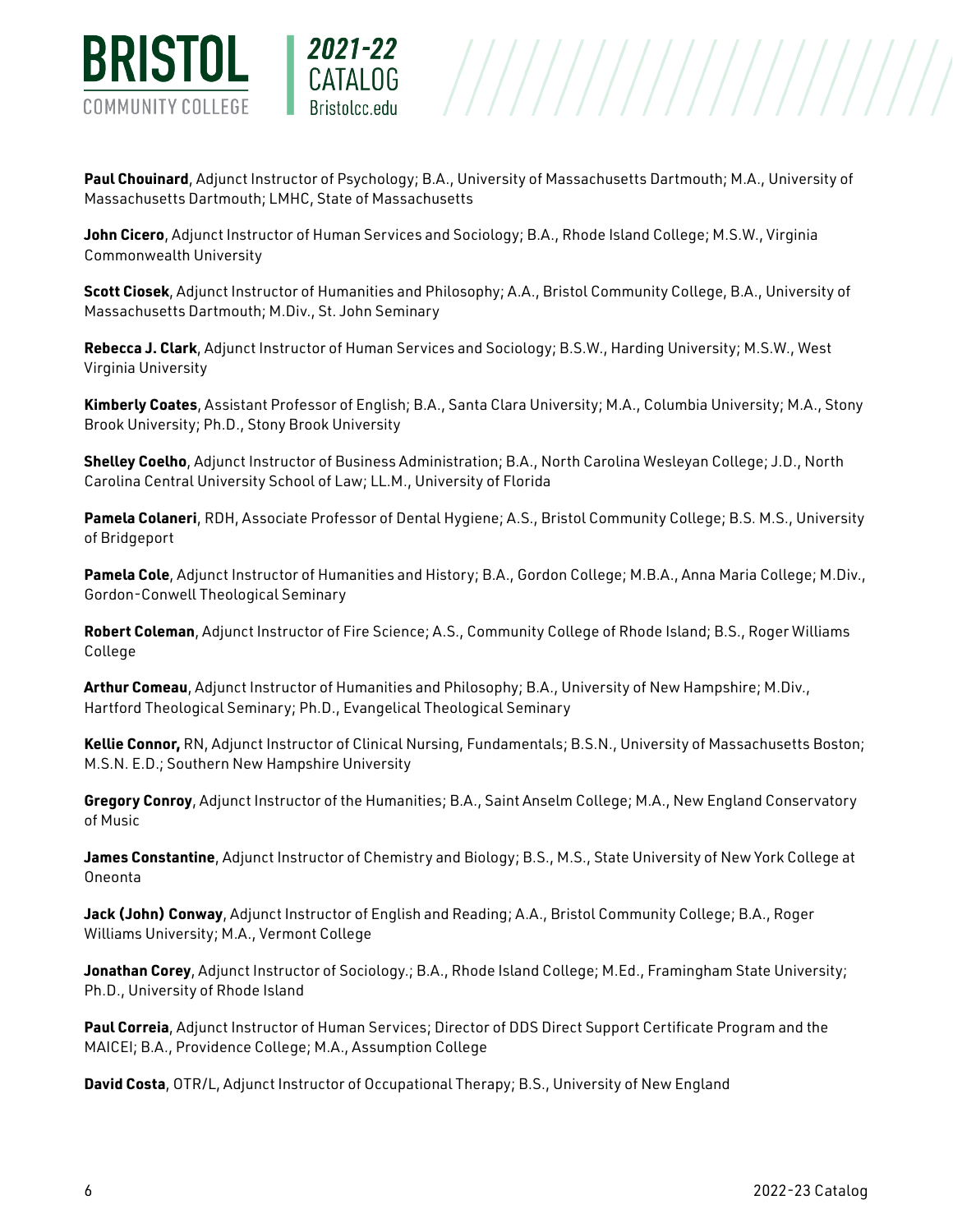

**Madeleine Costa**, Adjunct Instructor of Communication; B.A., Southeastern Massachusetts University; M.A., Bridgewater State College

**Richard Costa**, Adjunct Instructor of English; B.A., Bridgewater State College; M.A., University of Massachusetts **Dartmouth** 

**Paul Cote**, Adjunct Instructor of Sociology & History; B.A., University of Massachusetts, Amherst; M.A.T., Bridgewater State College

**Anna Cotton**, Adjunct Instructor of Offshore Wind Power Technology; B.A., Middlebury College, M.A., The City College of New York

**Richard Cotter**, Adjunct Instructor of Economics; B.S., Bryant University

2021-22

**Michael Coughlin**, Adjunct Instructor of Human Services; B.S., Boston College; M.S., University of Massachusetts of Boston

**Patricia Cousineau**, Adjunct Instructor of Early Childhood Education; B.S., M.A., Rhode Island College

**Marilyn Crane**, Adjunct Instructor of Nursing; A.D., Cape Cod Community College; B.S., Montana State University; M.S., University of Utah; D.N.P., Case Western Reserve University

**Michael Crane**, Adjunct Instructor of Mathematics; B.S., University of Massachusetts; M.S., Rhode Island College; Ph.D., Walden University

**George Crook**, Adjunct Instructor of Physics; B.S., University of Massachusetts Dartmouth; M.A.T., Bridgewater State College

**Amy Crouch**, Assistant Professor of Accounting; B.S., Purdue University; M.S., University of Missouri; M.B.A., Rockhurst University; M.A., Ball State University

**Margaret Curro**, Adjunct Instructor of Social Sciences; B.A., Bridgewater State College; M.A., Salve Regina University

**Joni Dahlene-Gaudiello**, Adjunct Instructor of Speech; B.A., M.A., Bridgewater State College

**Joseph P. da Silva**; Adjunct Instructor of Engineering; B.S., University of Massachusetts Amherst; M.S., University of Rhode Island

**Maria Alice DeAguiar**, Adjunct Instructor of Portuguese; B.A., University of Massachusetts Dartmouth; M.A., Brown University

**Jillian DeCosta**, Associate Professor of Reading; B.S., East Carolina University; M.A., Columbia University

**Andrew DeFarias**, Adjunct Instructor of Psychology; B.A., Barrington College; M.Ed., Bridgewater State College

**Jennifer Dekkers**, Interim Associate Dean of Academic Innovation & Professional Development and Adjunct Instructor of Business Administration; B.A., Heerlen University, Netherlands; M.S., Eastern Nazarene College

**Lisa Delano-Botelho**, Associate Professor of Psychology; B.A., M.A., University of Massachusetts Dartmouth

**Vivian Demers**, Adjunct Instructor of Nursing; A.S.N.; Bristol Community College; B.S.N., University of Massachusetts Dartmouth; M.S.N., University of Massachusetts Dartmouth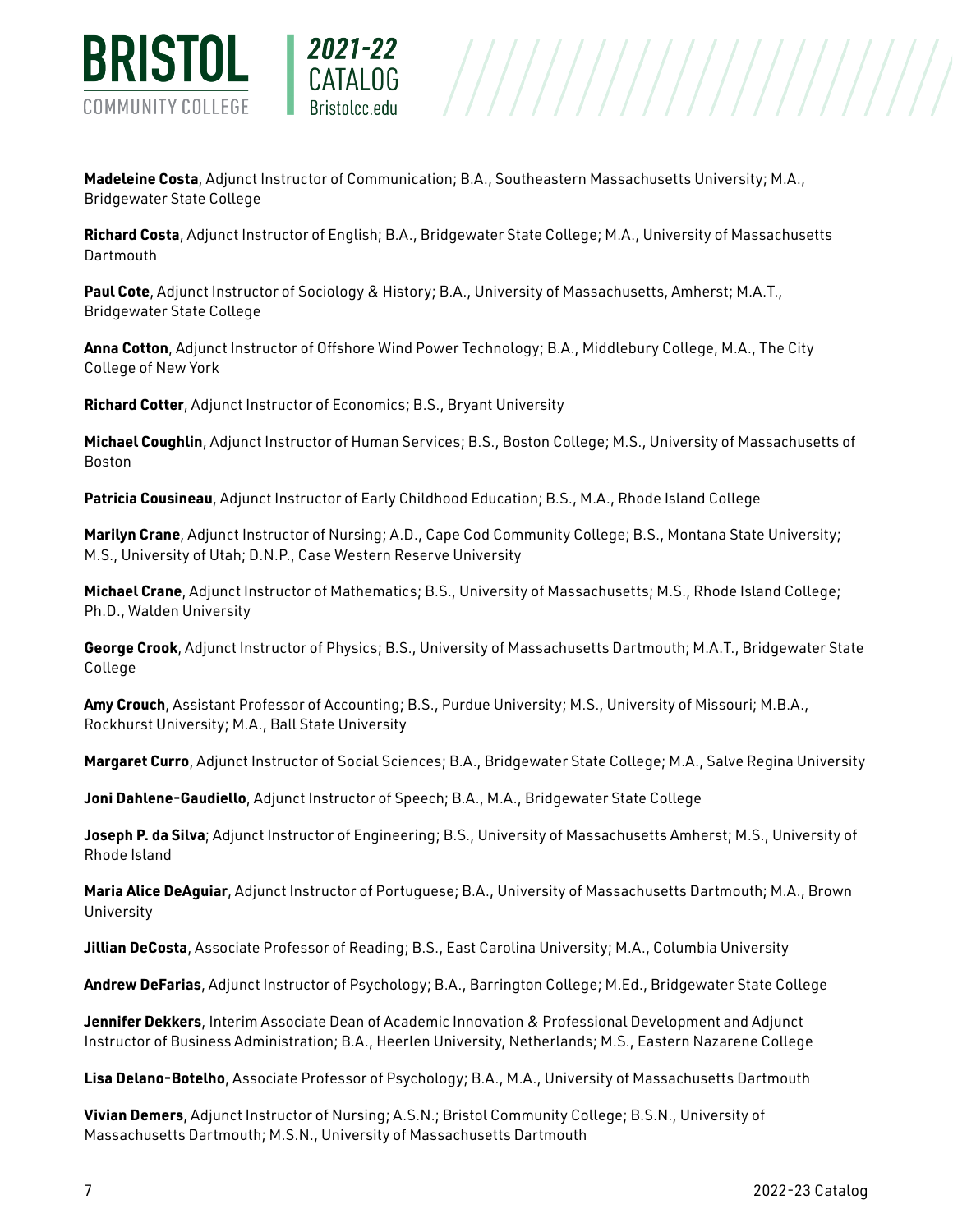

**Deborah Dennis**, Adjunct Instructor of Dance; B.F.A., New York University; M.F.A., Vermont College

**Rita DeOliveira**, Professor of Psychology; B.A., M.A., University of Massachusetts Dartmouth; Ed.D., American International College

**Nancy-Lee Devane**, Professor of Psychology; B.A., M.A., Rhode Island College

2021-22

**Denise DiMarzio**, Professor of English; B.A., Rhode Island College; M.A., University of Connecticut; C.A.G.S., Salve Regina University

**Jessica Dockrey**, Adjunct Instructor of Dental Hygiene, Clinical, B.S.D.H., MCPHS University; C.C.A., Clark University

**Brooke (Jennifer) Doherty**, Adjunct Instructor of Art; B.A., B.F.A., University of Oklahoma; M.F.A., University of Massachusetts Dartmouth

**Ann Marie Donnelly**, Adjunct Instructor of ESL; B.A., M.Ed., Rhode Island College

**G. Daissy Duffy**, Adjunct Instructor of Spanish; Bachelor of Law, Universidad La Gran Columbia; M.Ed., Cambridge College

**Johanna Duponte-Williams**, OTR/L, Professor of Occupational Therapy and Department Chair; B.S.O.T., University of Toronto; M.S., Salve Regina University; Ed.D., University of Massachusetts Boston

**Erik Durant**, Professor of Fine Arts and Coordinator; B.A., Southern Connecticut State University; M.F.A., University of Massachusetts Dartmouth

**Stephanie Eleyi**, RN, Adjunct Instructor of Clinical Nursing, Obstetrics; B.S.N., Curry College

**Mitchell Estaphan**, Adjunct Instructor of Psychology and Sociology; B.A., St. Anselm College; M.S., C.A.G.S., Assumption College

**Ralph Ezovski**, Adjunct Instructor of Criminal Justice; B.S., Roger Williams College; J.D., New England School of Law

**Maha Fahiem**, Assistant Professor of Psychology; B.A., Menofia University; M.A., Menofia University; Ph.D., Menofia University

**Donna Fernandes**, Adjunct Instructor of Biology; B.S., University of Massachusetts Amherst; M.A., Bridgewater State College

**Lauren Fernandes**, Adjunct Instructor of History; B.A., Emmanuel College; M.A., Providence College

**Michael Fernandes**, Adjunct Instructor of Mathematics; B.S., Bridgewater State College, M.S.T., University of New Hampshire

**Silvino Ferreira**, Adjunct Instructor of Computer Information System; B.A., Stonehill College; M.A. University of Massachusetts Dartmouth

**Kellie Ferrie**, RN, Adjunct Instructor of Clinical Nursing (Mental Health), A.S.N., Bristol Community College, B.S.N., Chamberlain College of Nursing, M.S.N., University of South Alabama

**Rose Ferro**, Associate Professor of Computer Information Systems; B.S., M.B.A., University of Massachusetts **Dartmouth**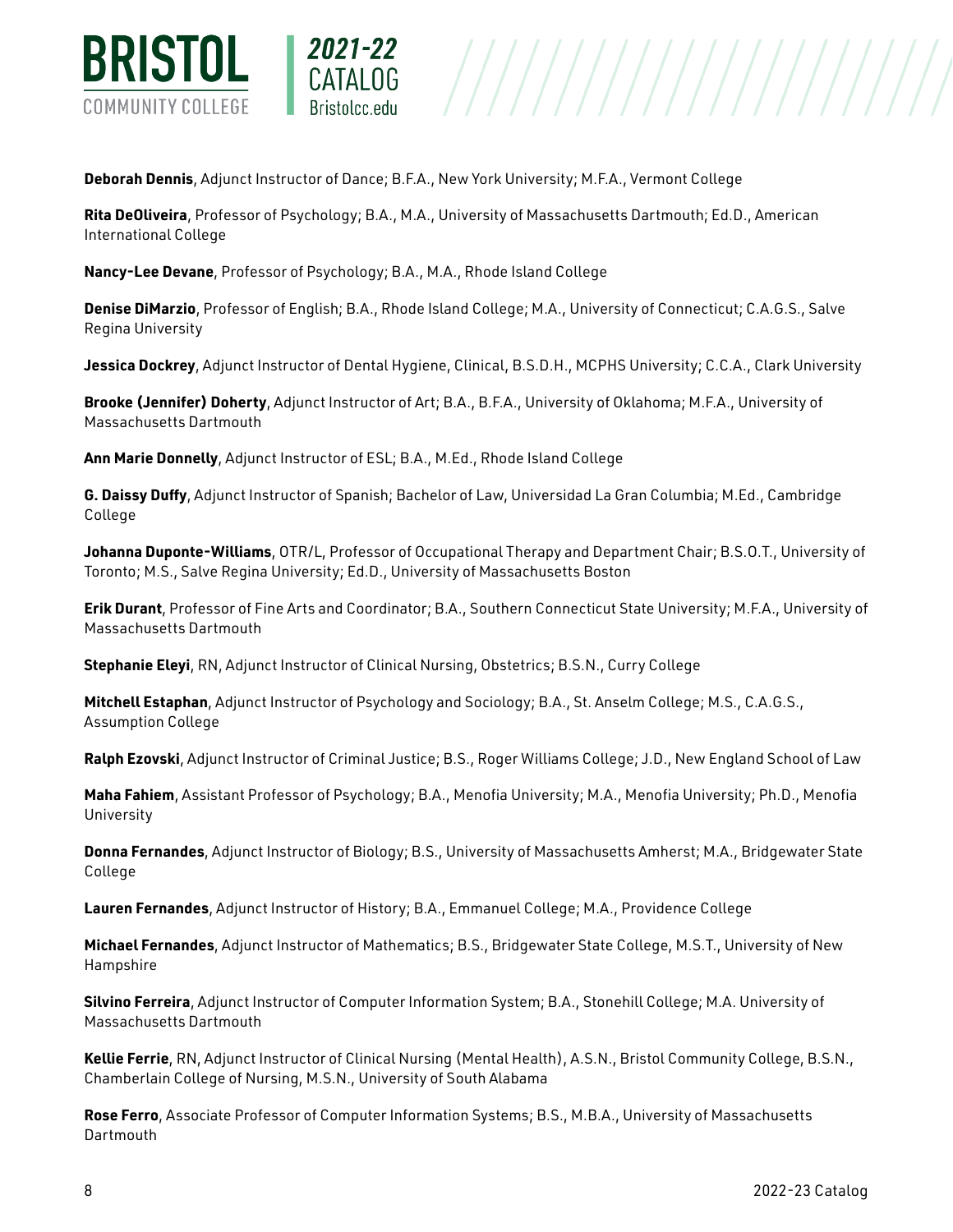

**Jill Flanigan,** Adjunct Instructor of Health Information Management and Medical Coding; B.G.S., University of Connecticut; M.L.S., Southern Connecticut State University; M.S., Southern New Hampshire University

**Kathleen Foley-Peres**, Adjunct Instructor and Learning Specialist, Disability Services; B.S., University of Massachusetts Dartmouth; B.A., University of Massachusetts Dartmouth; M.Ed, Curry College; Ed.D., St. John's University

**Diane Forand**, Adjunct Instructor of Computer Information Systems and Coordinator of Instructional Technology; A.S., Bristol Community College; M.Ed., University of Massachusetts Boston

**Susan Forman**, Adjunct Instructor of English; A.A., Fisher College; B.A., University of Rhode Island; M.A., Rhode Island College

**Adrienne Foster Scharf**, Professor of Biology; B.S., North Carolina Agricultural and Technical State University; Ph.D., Purdue University

**Jonathan Francis,** Adjunct Instructor of Biology; B.A., Kalamazoo College; Ph.D., University of Maryland at Baltimore

**Bruce Frazer**, Adjunct Instructor of Psychology; B.A., University of Massachusetts Dartmouth; M.A., Lesley University

**Steven Frechette**, Assistant Professor of Cybersecurity/CIS; B.S., MBA, University of Massachusetts Dartmouth

**Richard Freeman**, Adjunct Instructor of Economics; B.S., University of Massachusetts Dartmouth; M.B.A., Suffolk University

**Elizabeth French**, Associate Professor of English; B.A., University of Pittsburgh; M.F.A., Emerson College

**Alyssa Frezza**, Adjunct Instructor and Academic Coordinator - New Bedford Campus; B.A., University of Rhode Island; M.B.A., Ed.D., Johnson and Wales University

**Tracy Furtado-Chagas**, Adjunct Instructor of Computer Information Systems and Coordinator Learning Resources (part-time); B.S., University of Massachusetts Dartmouth; M.S., Goddard College

**Kevin Gallagher**, Adjunct Instructor of Fire Science; A.S., Bristol Community College; B.A., University of Massachusetts Dartmouth

**Alan Garcia**, Adjunct Instructor of Criminal Justice; A.S., Bristol Community College; B.A., University of Massachusetts Dartmouth; M.S., Northeastern University; M.S.W., Salem State University

**Judith Garcia**, RN, Adjunct Instructor of Clinical Nursing, Fundamentals and Pediatrics; A.S.N, Bristol Community College; B.S.N., University of Massachusetts Dartmouth; M.S.N., Norwich University

**Mario Garcia-Rios**, Professor of Biochemistry; B.S., Instituto Tecnológico y de Estudios Superiores de Monterrey; Ph.D., Purdue University

**Terry Gaspard**, Adjunct Instructor of Psychology; B.A., College of Santa Fe; M.A., New Mexico State University; MSW, Rhode Island College

**Paul Gay**, Adjunct Instructor of Engineering Technology; B.A., University of Massachusetts Dartmouth; M.S., Brown University; J.D., New England School of Law

**Michael Geary**, Associate Professor of English and British Literature; B.A., Iona College; M.A., Rhode Island College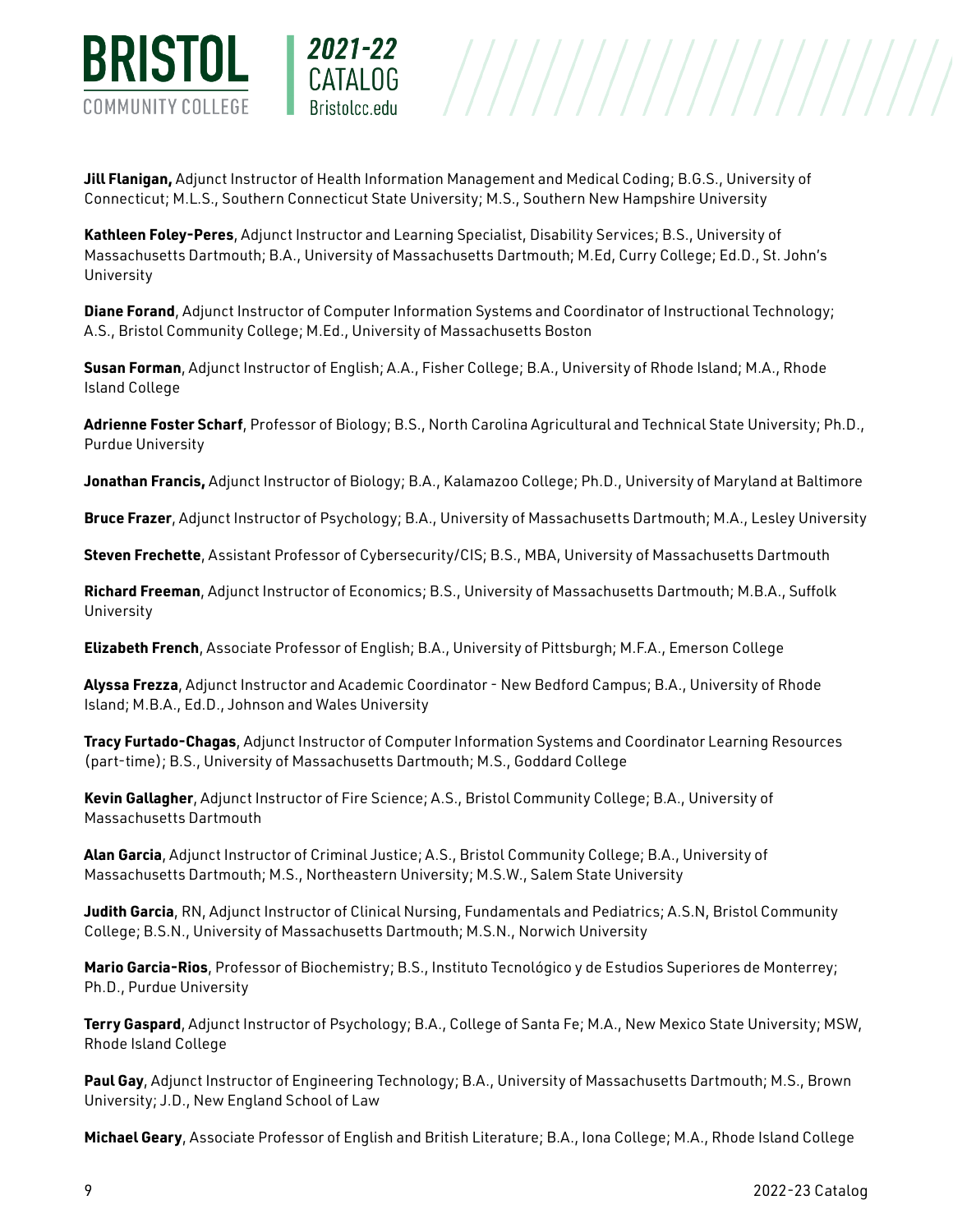

**Alan Gifford**, Adjunct Instructor of English; B.A. University of Massachusetts Dartmouth, M.A., Northeastern University; Ph.D., University of Massachusetts Amherst.

**Peter Gillen**, Adjunct Instructor of Philosophy; B.A., Villanova University; M.A., Colorado State University

**Jeanne Girard**, Adjunct Instructor of Business Administration; B.A., Southern New Hampshire University; M.B.A., Fitchburg State University

**Wayne Golen**, Adjunct Instructor of Engineering; A.S., Bristol Community College; B.S., University of the State of New York

 $\begin{array}{c|c|c|c} \texttt{CATALOG} & & \texttt{///} \end{array} \begin{array}{c|c|c} \texttt{CATALOG} & & \texttt{///} \end{array} \begin{array}{c} \texttt{CTALOG} & \texttt{///} \end{array} \begin{array}{c} \texttt{CTALOG} & \texttt{///} \end{array} \begin{array}{c} \texttt{CTALOG} & \texttt{///} \end{array} \begin{array}{c} \texttt{CTALOG} & \texttt{OPT} \end{array} \begin{array}{c} \texttt{CTALOG} & \texttt{OPT} \end{array} \begin{array}{c} \texttt{CTALGO} & \$ 

**Ann Marie Gomes**, Adjunct Instructor of Biology; B.S., University of Miami

2021-22

**Gordon Goodfellow**, Adjunct Instructor of History; B.A., M.A., Bridgewater State College

**Diane Goodwin**, Adjunct Instructor of Early Childhood Education and Special Program Coordinator (part-time); B.S., Fisher College; M.Ed., Concordia University

**Laura Gostin**, Adjunct Instructor of Communications and Coordinator of Learning Resources (part-time); B.A., M.A., University of Rhode Island

**Tanya Gouveia**, Adjunct Instructor of Substance Abuse Certificate Program; B.S., Bridgewater State College; M.S., Suffolk University; M.P.A., Suffolk University; Licensed Alcohol and Drug Counselor-I Massachusetts; Licensed Chemical Dependency Professional-II Rhode Island.

**J. Thomas Grady**, Professor of English; B.A., Syracuse University; M.A., University of San Diego

**Virginia Graziano**, Adjunct Instructor of Nursing; B.S.N., University of Massachusetts Boston; M.S.N., University of Massachusetts Dartmouth

**Geraldine Gregory**, Adjunct Instructor of Biology; B.S., University of Massachusetts Dartmouth; M.Ed., Lesley University

**Kimberly Griffith**, LMT; Adjunct Instructor of Health and Academic Coordinator; B.A., University of Massachusetts Dartmouth; M.A., Lesley University; PsyD., California Southern University

**Priscilla Grocer**, Professor of Computer Information Systems and Department Chair; A.B., Brown University; M.C.Ed., Lesley College

**Edward Guimont**, Assistant Professor of History; B.A., Guilford College; M.A., University of Connecticut; Ph.D., University of Connecticut

**Farah Habib**, Associate Professor of English and Multicultural Literature; B.A., M.A., University of Rhode Island

**Judith Hague**, Adjunct Instructor of English; B.A., Rhode Island College; M.A., Old Dominion University; M.Ed., Cambridge College

**Cynthia Hahn**, Adjunct Instructor of Chemistry and Special Assistant for Academic Affairs (part-time); B.S., Merrimack College; Ph.D., Brown University

**Nicole Hall**, Assistant Professor of Business Administration; B.S., M.B.A., Johnson & Wales University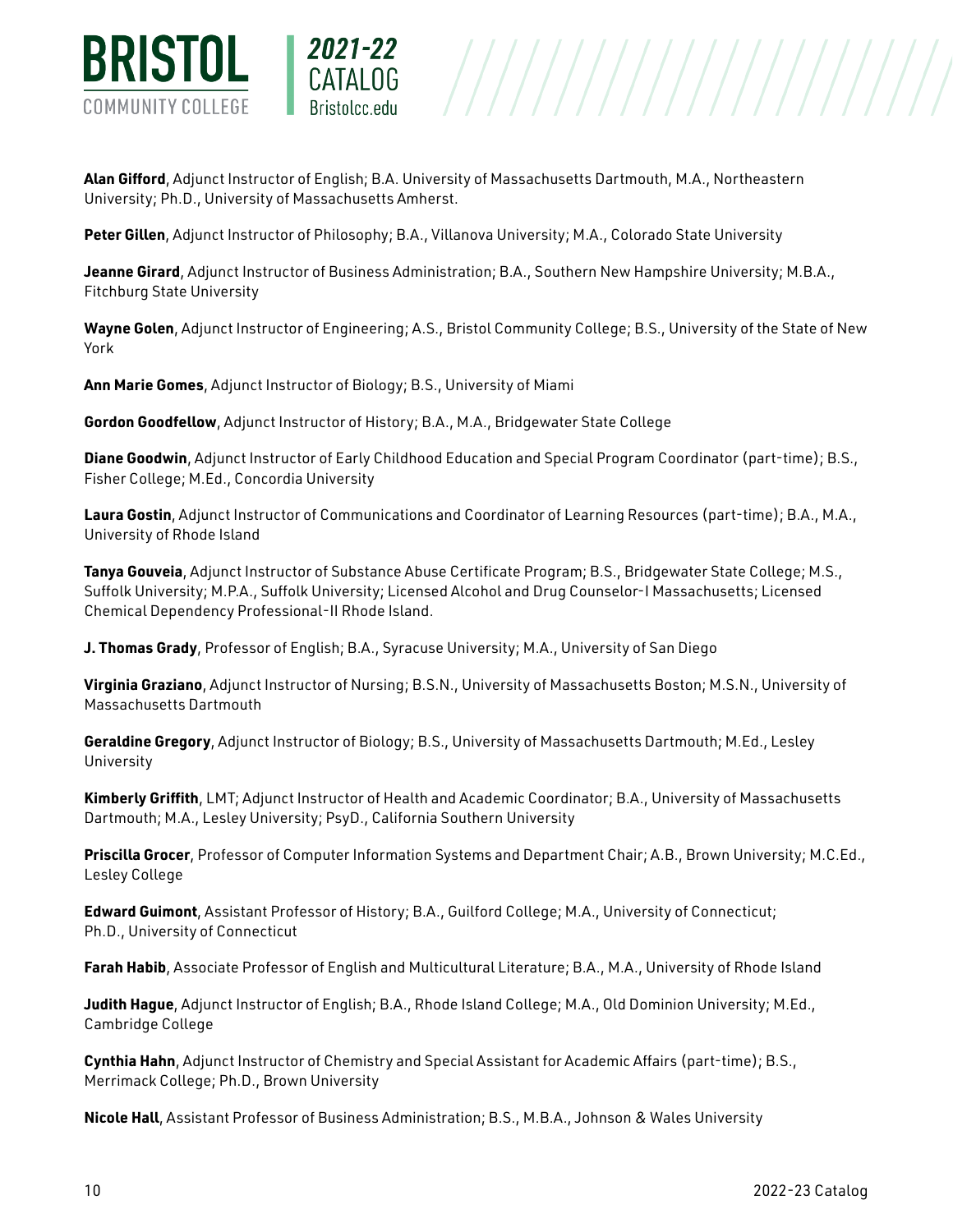

**Melissa Hammond**, Adjunct Instructor of Biology and Coordinator of Forensic Laboratory; B.S., University of Massachusetts Dartmouth; M.S., University of Maine; Ph.D., University of Massachusetts

2021-22

**Trish Harvey**, Adjunct Instructor in Business and Experiential Education and STEM and Community Outreach Counselor (part-time); A.S., Bristol Community College; B.S., Bentley University; M.B.A Endicott College

**Kristine Hastreiter**, Adjunct Instructor of Culinary Arts; B.S., James Madison University; M.S., University of Wisconsin-Madison

**Dennis Haworth**, Adjunct Instructor of Astronomy and Computer Programming; B.S., Northeastern University; M.S., Lesley College

**Gina Heaney**, Adjunct Instructor of Business Administration B.S., Bryant University; M.S., Bentley College

**Nicole Heaney**, Associate Professor and Coordinator of Human Services Program, B.S.W., University of Vermont; M.S.W., Boston University

**David Henry**, Professor of Mathematics; B.A., University of Michigan; M.P.A., Framingham State College; M.S., Salem State College

**Timothy Hernandez**, Adjunct Instructor of Psychology and Substance Abuse Counseling; MSW LADC I; B.A, University of Massachusetts Dartmouth; M.S.W., Boston University SSW

**J. Kirk Higham**, Associate Professor of Mathematics; B.S., Framingham State College; M.S., University of Rhode Island

**Kelli Hiller**, Professor of Clinical Laboratory Science and Coordinator; B.S., University of Massachusetts Dartmouth; M.S., University of Rhode Island

**Steven Hobin**, Adjunct Instructor of Culinary Arts; A.O.S., Culinary Institute of America

**Gladys Hom**, CST, Adjunct Instructor of Central Sterile Processing; B.S., State University of New York at Fredonia; M.S., San Jose State University

**Peter Homen**, Adjunct Instructor of History; B.A., Bridgewater State University; M.A., University of Rhode Island

**Jane Horowiec**, RDH, Adjunct Instructor of Dental Hygiene; A.S., Bristol Community College; B.A., University of Massachusetts Dartmouth

**Renee Horton**, RDH, Adjunct Instructor of Dental Hygiene; B.S.D.H., University of North Carolina at Chapel Hill

**Christine Houghton**, Associate Professor of Veterinary Health Care; A.A., Bristol Community College; B.S., Framingham State University; M.S., North Carolina A&T State University

**JoEllen Hunt**, Adjunct Instructor of Reading, English, and Study Skills; B.A., M.A., University of Rhode Island

**Lisa Hunter-Mason**, Adjunct Instructor of Paralegal Studies; B.A., Clark University; J.D., Quinnipiac University of Law

**Richard Ironfield**, Adjunct Instructor of History; B.A., M.A., Ph.D. Providence College

**Carrie Irujo**, Adjunct Instructor of Spanish and English; B.A., Framingham State College; M.A., University of Massachusetts Dartmouth; M.Ed., Augusta College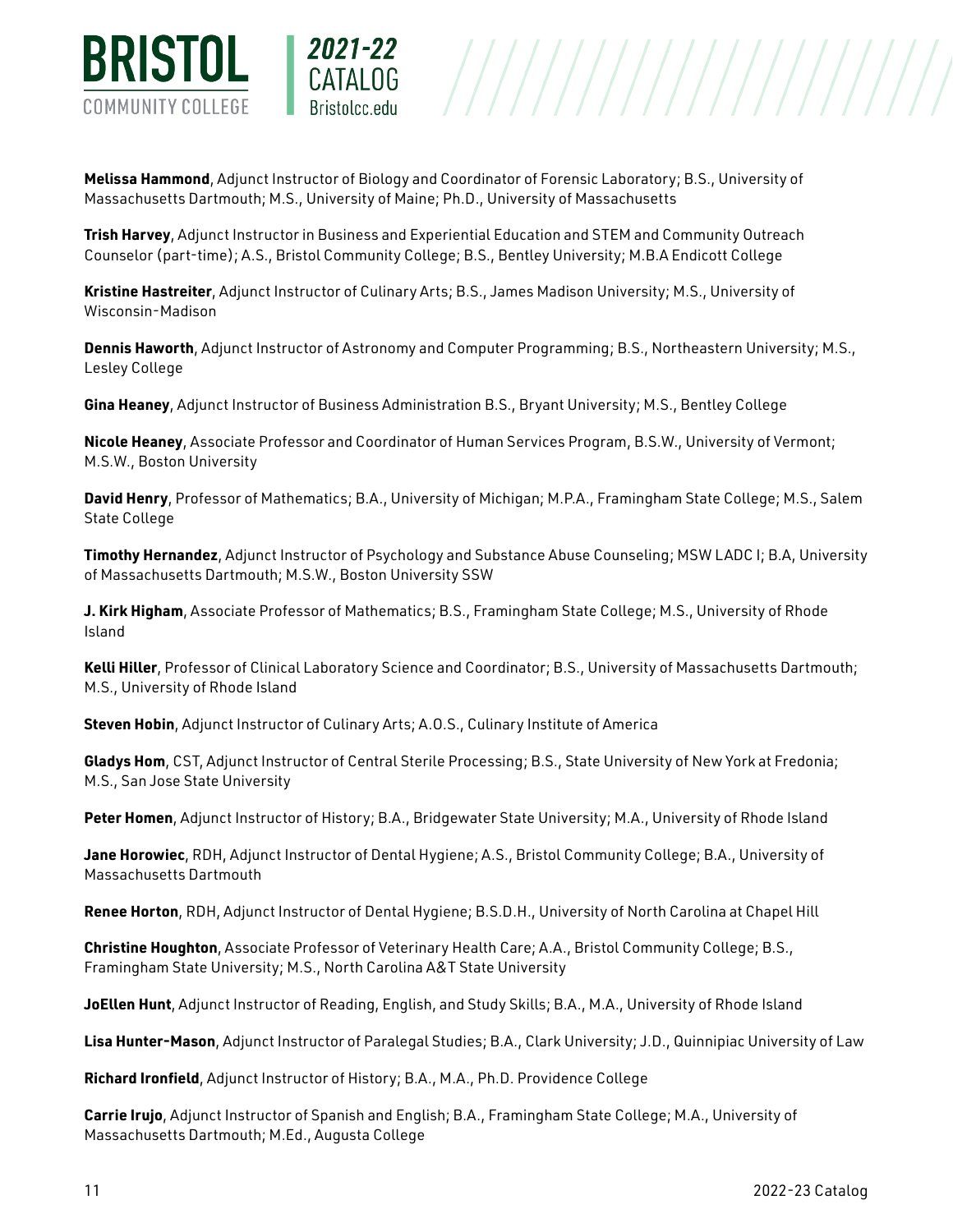

**Rhiannon Jackson** LMHC, Adjunct Instructor of Substance Abuse Counseling; M.S., Bridgewater University

2021-22

**Matthew Johnson**, Adjunct Instructor of Fire Science; B.A., Roger Williams University; B.S., State University of New York

**Patricio Jorge**, Adjunct Instructor of Economics; B.S., University of Massachusetts Dartmouth; M.B.A.; Ed.D., Johnson & Wales University

**Amanda Joseph**, RDH, Adjunct Instructor of Dental Hygiene; A.S., Bristol Community College; B.A., Eastern Nazarene College

**Donald Judson**, Adjunct Instructor of English; B.A., University of Rhode Island; M.A., Bowling Green State University, M.F.A., Brown University

**Marie Kacmarsky**, Adjunct Instructor of Economics and Business Administration and Coordinator of Nursing Equity and Student Success; B.S., University of California; M.B.A., University of Rhode Island

**John Kalian II**, Adjunct Instructor of Business Administration; B.S., Bryant College; M.B.A., Providence College

**Michelle Kelly**, Adjunct Instructor of Psychology; A.S., Bristol Community College; B.A., M.A., University of Massachusetts Dartmouth

**William Kelly**, Adjunct Instructor of English; B.A., Southeastern Massachusetts University; M.A., Rhode Island College; Ph.D., University of Rhode Island

**Bonnie Kelley**, Adjunct Instructor of Office Administration; Diploma, Katherine Gibbs; B.S., Providence College

**Rita Kenahan**, RN, Adjunct Instructor of Medical Assisting; B.S.N., Rhode Island College; M.Ed., University of Massachusetts Boston; Ed.D, Columbia University

**Carolyn Kenney**, Adjunct Instructor of English; B.A., Boston College; M.Ed., Lesley University; M.A., Northwestern State University of Louisiana

**Igor Kholodov**, Associate Professor of Computer Information Systems; B.S., M.S., Lvov State University, USSR

**Jordan Khoury**, Adjunct Instructor of Fire Science

**Robert Kidd**, Adjunct Instructor of Paralegal Studies; B.A., Boston College; J.D., New England School of Law

**Donald Kilguss Jr.**, Associate Professor of History; B.A., Providence College; M.A., University of Rhode Island

**Mary Kilroy**, Adjunct Instructor of Early Childhood Education; B.A., Emmanuel College; M.S., Wheelock College; M.A., Brown University

**James Kirkcaldy**, Adjunct Instructor of History; B.A., Bridgewater State; M.A., University of Rhode Island

**Katherine Knutsen**, Adjunct Instructor of Art; A.A., Central Piedmont Community College; A.F.A, Central Piedmont Community College; B.F.A., University of North Carolina; M.F.A., University of Massachusetts Dartmouth

**Sarah Kocur**, Adjunct Instructor and Academic Coordinator; A.S., Bristol Community College; A.A., Bristol Community College; B.S., University of Massachusetts Dartmouth; M.S., Eastern Nazarene College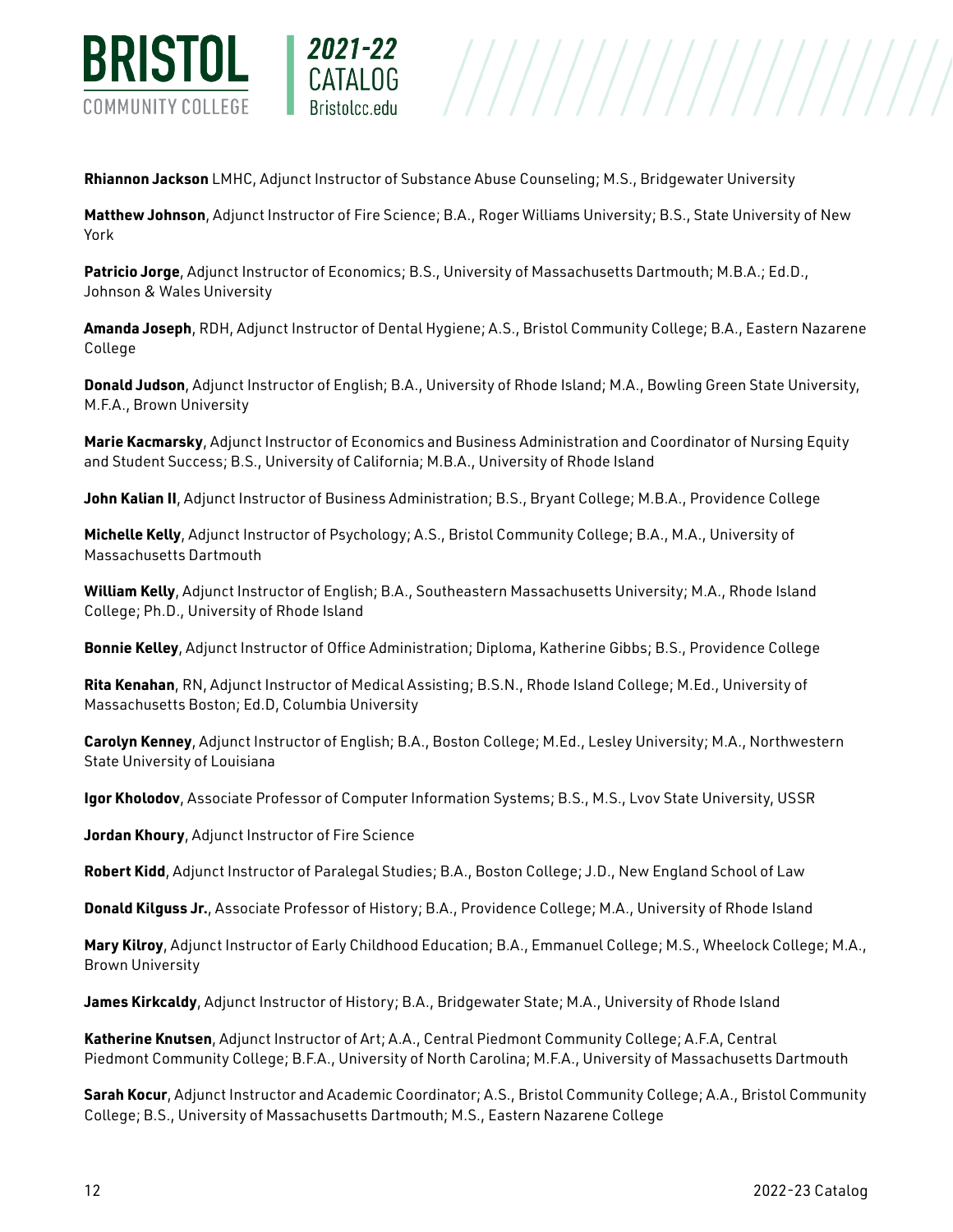

**Ann Koczera**, Adjunct Instructor of Cooperative Education; B.S., M.Ed., Bridgewater State College; C.A.G.S., Worcester State College; Ed.D., Johnson and Wales University

2021-22

**Robert Koczera**, Adjunct Instructor of History and Government; B.A., University of Massachusetts Dartmouth; M.P.A., Suffolk University; M.A., Providence College

 $\begin{array}{c|c|c|c} \textbf{CATALOG} & & & \textbf{///} \end{array} \begin{array}{c|c|c} \textbf{CATALOG} & & & \textbf{///} \end{array} \begin{array}{c} \textbf{CATALOG} & & \textbf{///} \end{array} \begin{array}{c} \textbf{CATALOG} & & \textbf{79.133} & \textbf{0.000} & \textbf{0.000} & \textbf{0.000} & \textbf{0.000} & \textbf{0.000} & \textbf{0.000} & \textbf{0.000} & \textbf{0.000} & \textbf$ 

**Julius Kolawole**, Adjunct Instructor of Mathematics; B.E.E., City College New York City; M.S.E.E.., Polytechnic University, M.B.A., Johnson & Wales University

**Susan Kramer**, Adjunct Instructor of Psychology; B.A., Cardinal Cushing College; M.Ed., Bridgewater State College; Ed.M., Harvard University; Ed.D., Boston University

**Margaret Kugler**, Adjunct Instructor and Laboratory Technician II, STEM ; A.S., Bristol Community College; B.A., Connecticut College

**Stavroula Kulpa,** Adjunct Instructor of Psychology; B.A., Bridgewater State College, M.Ed., CAGS., University of Massachusetts Boston; PsyD., William James College

**Barbara Lamagna**, RN, Adjunct Instructor of Health; RN, Newton-Wellesley Hospital; B.A., Emmanuel College; M.P.H., Boston University

**Denise Lamoureux**, Adjunct Instructor of Biology; B.A., Emmanuel College, M.A.T., The George Washington University, C.A.G.S., Bridgewater State College

**Enoch Lamptey**, Associate Professor of Sociology; B.A., The University of Ghana; MSC, The London School of Economics & Political Science; Ph.D., The University of Akron

**Beatrice Lanzi**, Adjunct Instructor of Speech; B.A., Rhode Island College; M.A., Emerson College

**Alejandro Latinez,** Associate Professor of World Languages; B.A., Pontificia Universidad Católica del Perú; M.A., Vanderbilt University; Ph.D., Vanderbilt University

**Jennifer La Voie Constant**, Adjunct Instructor of English; B.A., University of Massachusetts Dartmouth; M.A., Bridgewater State College

**David Ledoux**, Associate Professor of Liberal Arts Theatre Option; BFA, SUNY Purchase College; MFA, Rutgers University

**Gerald LePage**, Adjunct Instructor of Mathematics; A.A., Rhode Island Junior College; B.S., Southeastern Massachusetts University; M.A.T., Bridgewater State College

**Amy Levesque**, Adjunct Instructor of Early Childhood Education; B.A., Boston College; M.Ed., Lesley University

**Debra Levesque**, Adjunct Instructor of Nursing; B.S.N., University of Massachusetts Dartmouth; M.Ed., Eastern Nazarene College

**Timothy Lifrak**, Adjunct Instructor of Sociology; A.A, Bristol Community College; B.S., Roger Williams University; M.A., Cambridge University

**Glenn Lincoln**, Adjunct Instructor of Mathematics; B.A., M.A., Bridgewater State College

**Kaitlyn Litwinetz**, Assistant Professor of Mathematics; B.A., Merrimack College; M.A., University of Buffalo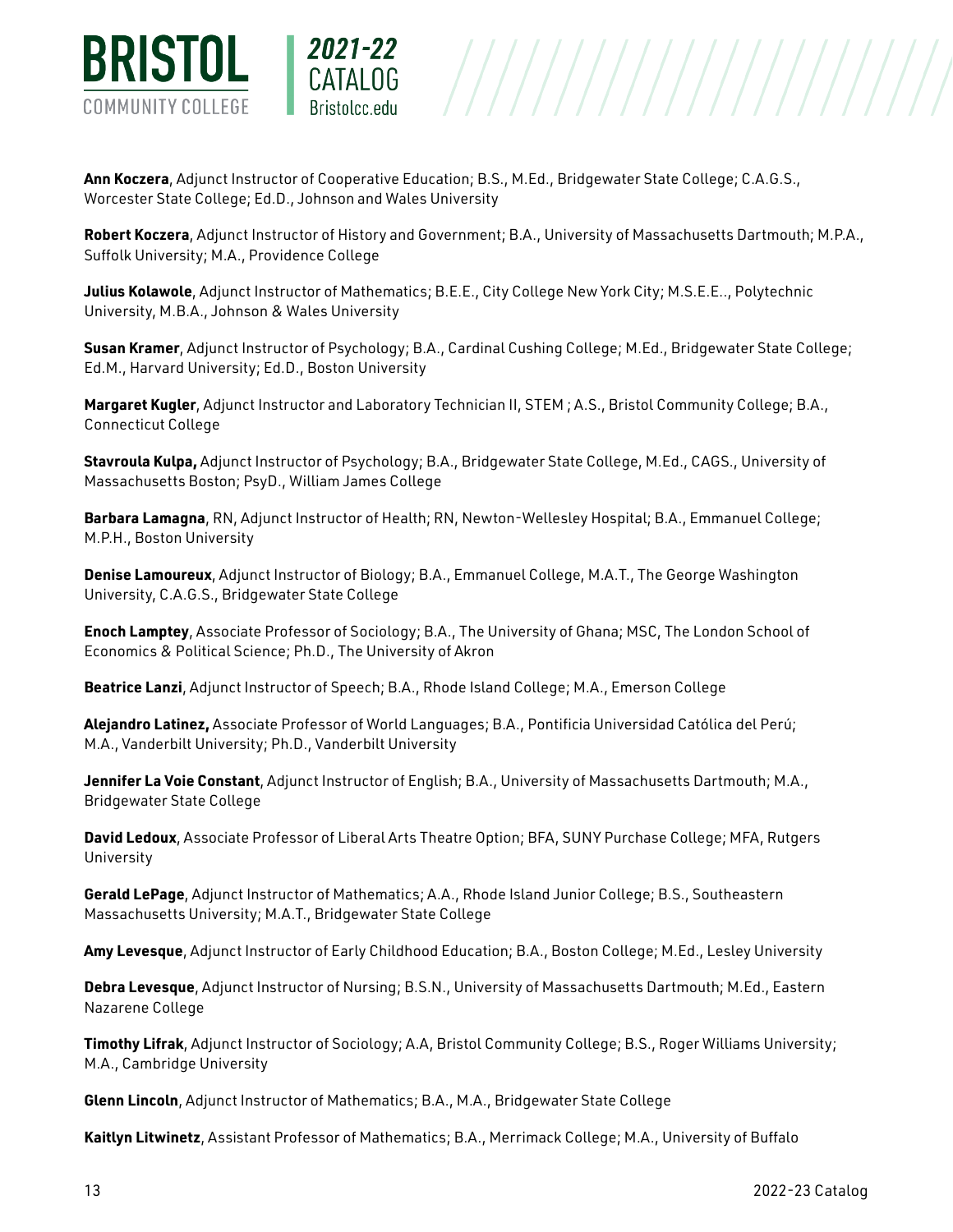

**Nan Loggains,** Adjunct Instructor of Behavioral & Social Sciences and Education and Senior Special Programs Coordinator- Attleboro Campus; B.A. University of California, Los Angeles; M.B.A., Western New England University, M.A. Southern New Hampshire College

///////////////////////

**Darlene Lowder**, RN, Adjunct Instructor of Clinical Nursing, Fundamentals and Medical-Surgical; A.S.N., Brockton Hospital School of Nursing; B.S.N., Fitchburg State University

**Sandra Lygren**, Professor of American Sign Language and Coordinator of Deaf Studies; B.S., Bridgewater State College; M.Ed., Boston University; CI/CT Registry of Interpreters for the Deaf

**JoAnne Lyons**, Adjunct Instructor of Reading and College Success Seminar; B.A., M.A., University of Rhode Island

**Jennifer Machado**, Assistant Professor, Medical Administrative Assistant/Office Administration, B.A., University of Massachusetts Dartmouth

**Randy Machado**, Adjunct Instructor of Psychology; A.S., Bristol Community College; B.A., M.A., LMHC, Rhode Island College

**Aileen Mack**, Adjunct Instructor of Mathematics; B.A., Marymount College; M.S., University of Massachusetts Dartmouth

**Jessica Macho**, Assistant Professor of Veterinary Health Care; B.S., University of Vermont; D.V.D., Tufts University School of Veterinary Medicine

**John Mailloux**, Adjunct Instructor of Computer Information Systems; B.S., Berklee College of Music

**Jeffrey Majewski**, Adjunct Instructor of Criminal Justice; A.A., Bristol Community College; B.S., Northeastern University; M.A., Anna Maria College

**Audra Manchester**, RN, Assistant Professor of Nursing, Medical-Surgical Clinical; A.S.N., Bristol Community College; B.A., University of Massachusetts Dartmouth; M.S.N., University of Massachusetts Dartmouth

**Jeffrey Mank**, Adjunct Instructor of Mathematics; B.S., Framingham State College; M.S., Boston University

**Diane Manson**, Associate Professor of Reading and ESL and Department Chair; B.A., Elms College; M.Ed., University of Massachusetts Boston

**Amy Marden**, Adjunct Instructor and Coordinator of Financial Aid New Bedford Campus; B.S., University of Massachusetts Dartmouth; M.Ed., Northeastern University

**Michael A. Marks**, Adjunct Instructor of Astronomy; B.S.M.E., Drexel University; M.S.M.E., Northeastern University; Certificate of Special Studies in Business Administration and Management, Harvard University; Chief Astro-guide, The Sky Connection

**Carol Martin**, Professor of Office Administration, Department Chair and Coordinator of General Studies; A.S., B.S., M.B.A., Bryant College

**Heidi Martins**, Assistant Professor of Psychology and Counseling, Coordinator of Gerontology and Thanatology; B.S., Bridgewater State College; M.Ed., Bridgewater State College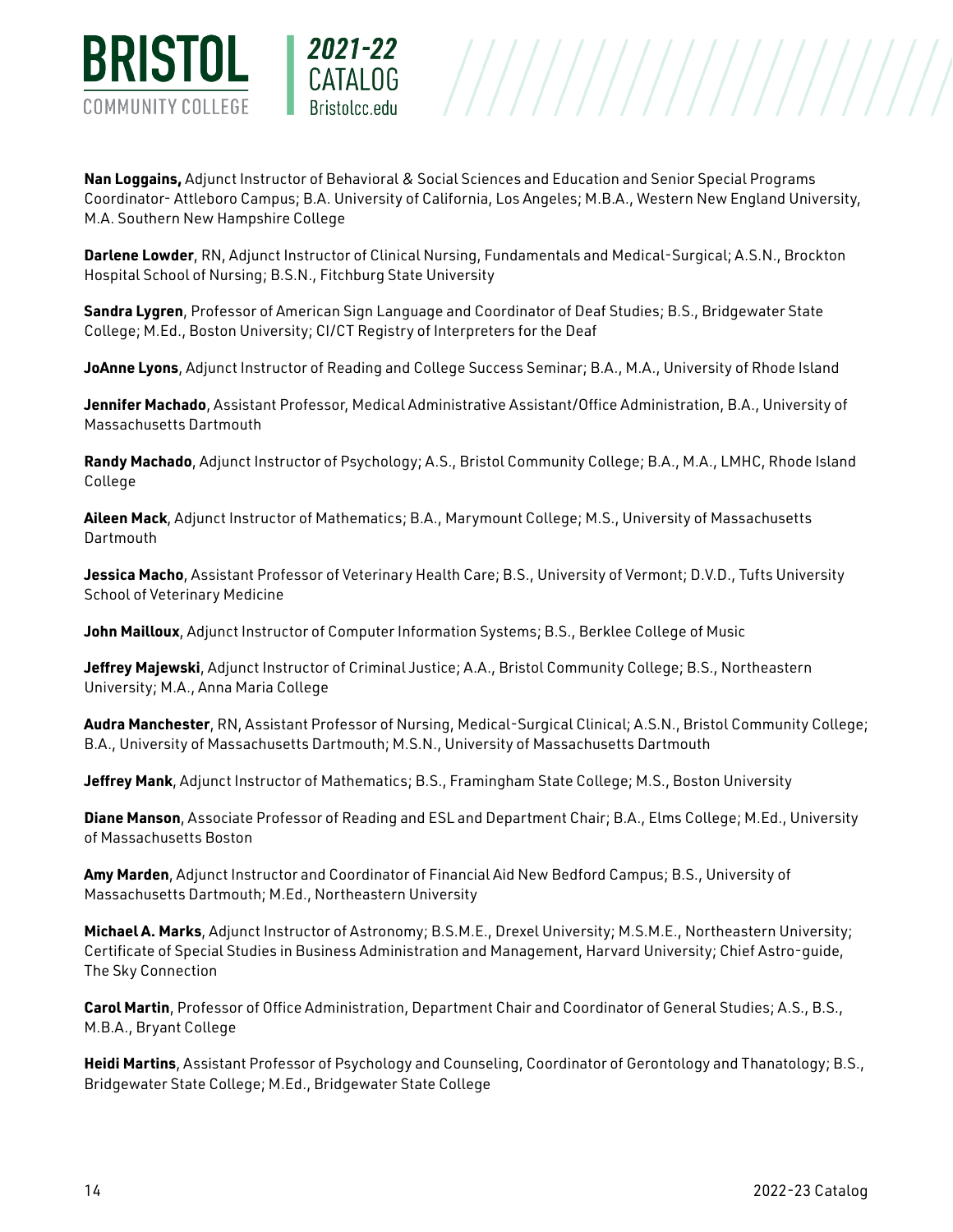

**Sharon Martin**, Adjunct Instructor of Sociology, Human Services and Gerontology; A.A., Bristol Community College; B.A., University of Massachusetts Dartmouth; M.S., Salve Regina University

 $\begin{array}{c|c|c|c} \texttt{CATALOG} & & \texttt{///} \end{array} \begin{array}{c|c|c} \texttt{CATALOG} & & \texttt{///} \end{array} \begin{array}{c} \texttt{CTALOG} & \texttt{///} \end{array} \begin{array}{c} \texttt{CTALOG} & \texttt{///} \end{array} \begin{array}{c} \texttt{CTALOG} & \texttt{///} \end{array} \begin{array}{c} \texttt{CTALOG} & \texttt{OPT} \end{array} \begin{array}{c} \texttt{CTALOG} & \texttt{OPT} \end{array} \begin{array}{c} \texttt{CTALGO} & \$ 

2021-22

**Susan Martin**, OTR/L, Adjunct Instructor of Occupational Therapy; B.S., University of New Hampshire; M.S., Salve Regina University

**Zachary Martin**, Adjunct Instructor of History and Government; A.A., Bristol Community College; B.A., University of Massachusetts Dartmouth; M.A., Providence College; Ph.D., University of Hawaii

**Esteban Martinez**, Assistant Professor of Culinary Arts; B.S., Johnson & Wales University; M.S., Eastern Nazarene College

**Andrea Matthews**, Adjunct Instructor of Nursing (Pediatric and Maternal); B.S.N., Northeastern University; M.S.N., Spalding University; D.N.P., Regis College

**Nickolas Mavrikidis**, Professor of Mathematics; B.A., Western New England College; M.S., University of Massachusetts Lowell; M.S., Northeastern University

**Dana Mayhew**, Associate Professor of Sociology and Criminal Justice; B.A., University of Arizona; M.S., Valdosta State College

**Mary Mayhew,** Adjunct instructor of History, Social Science and College Success Seminars and Director of LSAMP; A.S., Bristol Community College; B.A., Brown University; M.A., Brown University

**Jacqueline Mbugua**, Adjunct Instructor of Biology; B.S., Kenyatta University; M.S., Purdue University

**Gerard McCabe**, Adjunct Instructor of Business Administration; B.S., Dominican College; M.B.A., Bryant College

**Jawwania McCarden**, Adjunct Instructor of Office Administration ;A.S., Kingsborough Community College; B.S., Nyack College; M.H.A., University of Phoenix

**Patricia McDevitt**, Adjunct Instructor of Chemistry; B.S., Boston State College; M.S., University of Rhode Island

**Lizabeth McDonald**, Adjunct Instructor of College Success Seminar and Academic Coordinator; B.S., Bridgewater State College; M. Ed., Providence College

**Thomas McGarty**, Adjunct Instructor of Business Administration; B.S., M.B.A., Bryant College

**Patricia McGonigle**, Adjunct Instructor of English; B.A., M.A., Boston State College

**Brian McGuire**, Associate Professor of English; B.A., M.A., Bridgewater State College

**James J. McGuire**, Adjunct Instructor of Biology; B.A., M.A.T., Bridgewater State University

**Kyla McKay-Dewald**, Adjunct Instructor of Psychology, Sociology and Criminal Justice; B.A., Salve Regina University; M.S., University of Wisconsin-Platteville

**Fonda McKnight**, Adjunct Instructor of Mathematics; B.A., Barrington College; M.A., University of Massachusetts

**Patricia Medeiros**, Adjunct Instructor of Early Childhood Education and Psychology; B.A., Wheaton College; M.A., Assumption College; C.A.G.S., Boston College; Ed.D., Boston University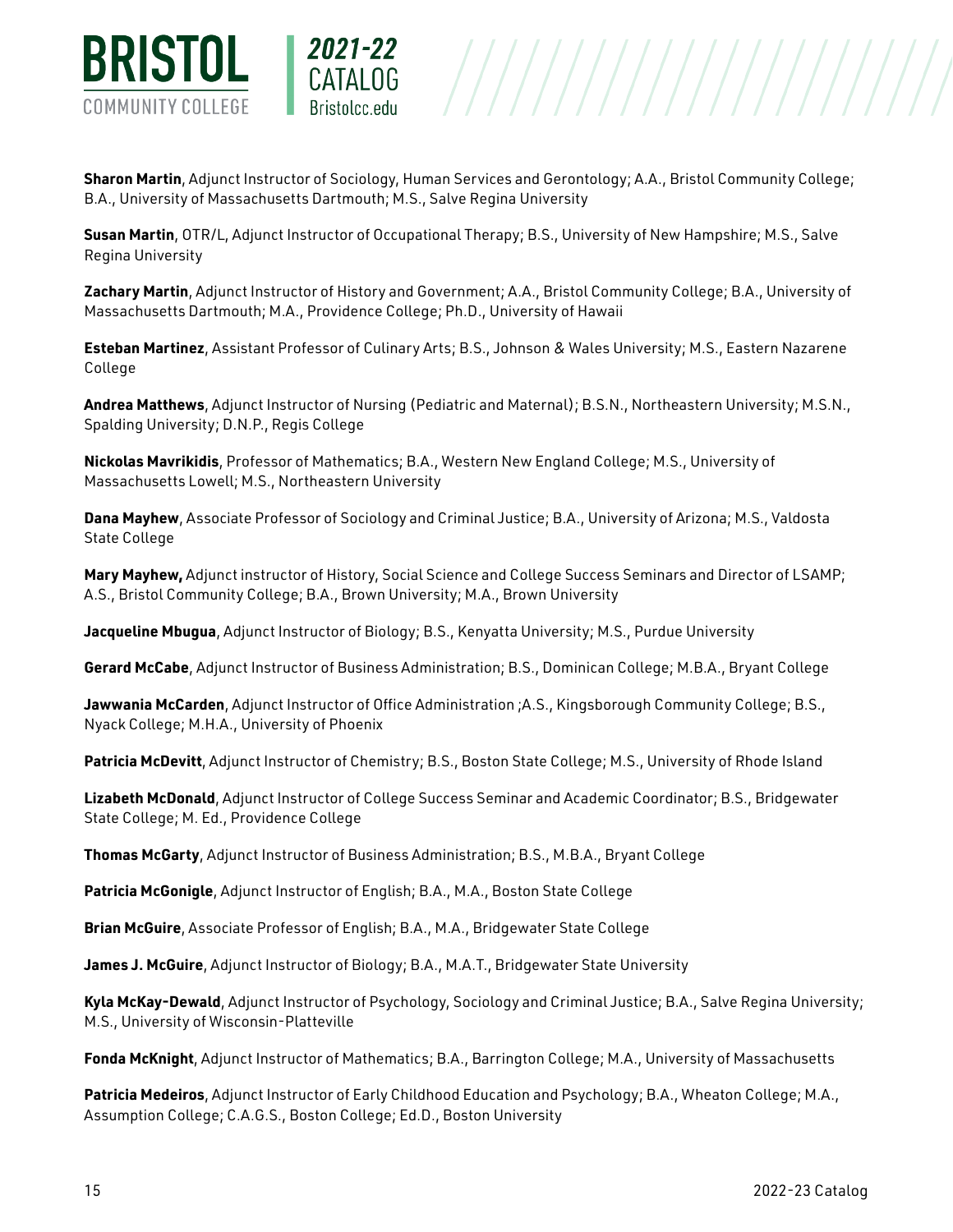

**Constance Messier,** OTR/L, Professor of Occupational Therapy; A.S., Bristol Community College; B.S., Salem State University; O.T.D., Rocky Mountain University

 $\begin{array}{c|c|c|c} \texttt{CATALOG} & & \texttt{///} \end{array} \begin{array}{c|c|c} \texttt{CATALOG} & & \texttt{///} \end{array} \begin{array}{c} \texttt{CTALOG} & \texttt{///} \end{array} \begin{array}{c} \texttt{CTALOG} & \texttt{///} \end{array} \begin{array}{c} \texttt{CTALOG} & \texttt{///} \end{array} \begin{array}{c} \texttt{CTALOG} & \texttt{OPT} \end{array} \begin{array}{c} \texttt{CTALOG} & \texttt{OPT} \end{array} \begin{array}{c} \texttt{CTALGO} & \$ 

**Marisa Millard**, Professor of Graphic Design and Coordinator of Graphic Design and Web Design; B.A., F.F.A., Texas Christian University; M.F.A., University of North Texas

**Michael Miozza**, Adjunct Instructor of Business Administration; B.S., University of Massachusetts Dartmouth; M.S., Lesley University

**Manal Mogawar,** DDM, Assistant Professor of Dental Hygiene; A.S., Bristol Community College; B.S., M.S., Cairo University

**George Moniz**, Adjunct Instructor of Biology; B.A., M.A.T., Bridgewater State University

2021-22

**Jennie Moniz**, Adjunct Instructor of Economics ; A.A., Bristol Community College; B.S., M.B.A., University of Massachusetts Dartmouth

**Catherine Moran**, Adjunct Instructor of Art; B.A., Hobart and William Smith Colleges

**Donna Motta**, Adjunct Instructor of English; A.S., Bennet College; B.A., York College; M.A., University of Massachusetts Dartmouth

**David Mulligan**, Adjunct Instructor of History; B.A., Bridgewater State College; M.A., Providence College

**Michele Murphy**, Associate Professor of Communications; B.A., Radford University; M.A., Emerson College

**Jean-Paul Nadeau**, Professor of English; B.S., Bryant College; M.A., Seton Hall University; Ph.D., University of Rhode Island

**Livia Neubert**, Adjunct Instructor and Senior Special Programs Coordinator - ESL; B.A., Federal University of Espirito Santo; M.A., West Virginia University

**Jane Newbert-Avila**, Adjunct Instructor of Early Childhood and Psychology; B.A., M.A., Eastern Nazarene College

**Kimberly Newton**, Professor of Biology; B.A., M.A., M.S., University of Massachusetts Dartmouth

**Sherrie Niedziocha**, Adjunct Instructor of Accounting, Special Programs Coordinator (part-time) and Professional Tutor; A.A., Bristol Community College

**Frank Noble**, Adjunct Instructor of Psychology; A.A., Bristol Community College; B.A., Rhode Island College; M.A., Salve Regina University; C.A.G.S., University of Massachusetts Amherst

**Scott Nolan**, Adjunct Instructor of Human Services; B.S., University of Connecticut Storrs; M.M., Cambridge College

**James Norman**, Adjunct Instructor of English; B.A., Bridgewater State College; M.A., Boston College

**Katharine Norris**, Adjunct Instructor of English; B.A., Salem State College; M.A., Brown University

**Elzbieta Nowakowski**, Professor of Paralegal and Legal Studies; B.S., Emmanuel College; J.D., Suffolk University Law School

**Vivien Ojadi**, Associate Professor of Accounting; M.S., M.B.A., University of Hertfordshire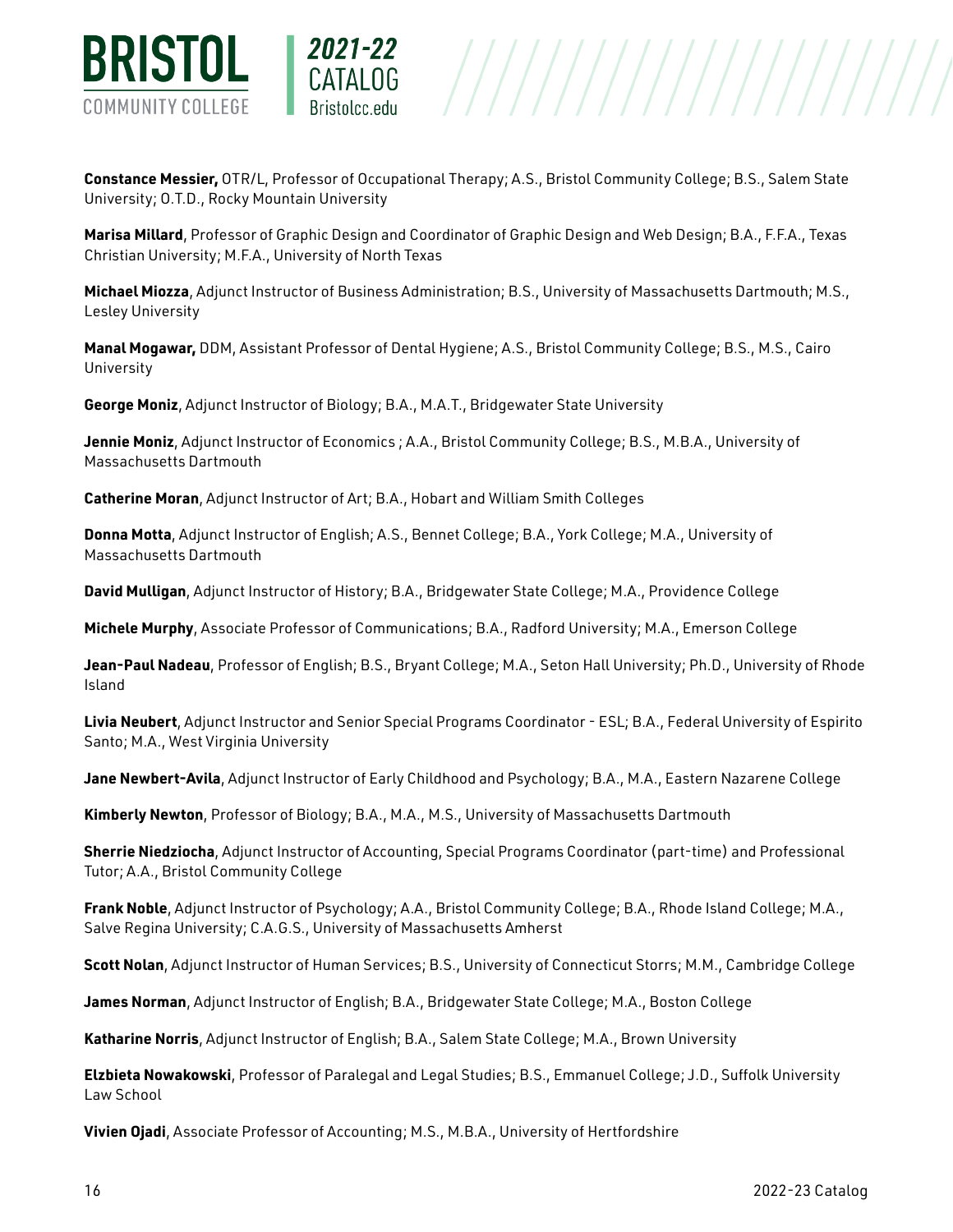

**Patrick O'Malley**, Adjunct Instructor of Business Administration; B.S., Bentley College; M.S., Northeastern University

**Brian O'Neil**, Adjunct Instructor of Business Administration; B.A., M.B.A., University of Massachusetts Dartmouth

**Stephanie O'Neil**, Adjunct Instructor of Mathematics; B.S., M.A.T., M.Ed., Bridgewater State University

2021-22

**Mauricio Ossa**, Adjunct Instructor of Culinary Arts; A.S., Johnson & Wales University; B.A., Rhode Island College

**Jimmy Owens**, Associate Professor of Human Services; B.S.W., SUNY at Stony Brook; M.S.W., Columbia University

**Brenda Panaggio**, Adjunct Instructor of Business Administration; B.S., J.D., Roger Williams University

**Christine Pankowski**, Adjunct Instructor of English; B.A., University of Massachusetts Dartmouth; M.A., Fitchburg State College

**Holly Pappas**, Professor of English; B.A., University of New Hampshire; M.A., Hollins College; M.F.A., University of Arkansas

**Paul Paquette**, Adjunct Instructor of Fire Science; A.S., Bristol Community College; B.S., Providence College; M.P.H., Boston University School of Public Health

**Suzanne Parent**, RDH, Adjunct Instructor of Dental Hygiene; A.S., Bristol Community College; B.A., University of Massachusetts of Boston; M.Ed. Cambridge College

**Donna Passman**, Adjunct Instructor of Mathematics; B.S., M.S., University of Rhode Island

**Lisa Patacchiola**, Adjunct Instructor of Computer Information Systems; B.S., Worcester Polytechnic Institute

**Benjamin Paull**, Adjunct Instructor of History; B.A., University of Lynchburg; M.A., University of Lynchburg

**Amanda Paquin**, RN, Adjunct Instructor of Clinical Nursing, Medical-Surgical; B.S.N. University of Rhode Island; M.S.N., Western Governors University

**Matthew Paquin**, Adjunct Faculty - Theatre, Music, and Dance; B.A., University of Hartford; M.A., Emerson College

**Kathleen Pearle**, Dean of Behavioral & Social Sciences and Education and Adjunct Instructor of History; A.B., Smith College; M.A., University of New York at Stony Brook; Ed.D., Rowan University

**Alan Pearlmutter**, Adjunct Instructor of Music; B.A., M.A., Brooklyn College, CUNY; D.M.A.; Peabody Conservatory of Music, Johns Hopkins University

**Michael Pellegrino**, Adjunct Instructor of History; B.A., M.A., Providence College

**Adedayo Pelote**, RN, Adjunct Instructor of Clinical Nursing, Medical-Surgical; B.S.N., Curry College; M.S.N., Regis University

**Stacy Peloquin**, Adjunct Instructor of Office Administration; A.S., Bristol Community College; B.A., Eastern Nazarene; M.B.A., University of Phoenix

**Allyson Pereira**, Adjunct Instructor of Paralegal Studies; A.A., Bristol Community College; B.A., Amherst College; M.A., Bridgewater State University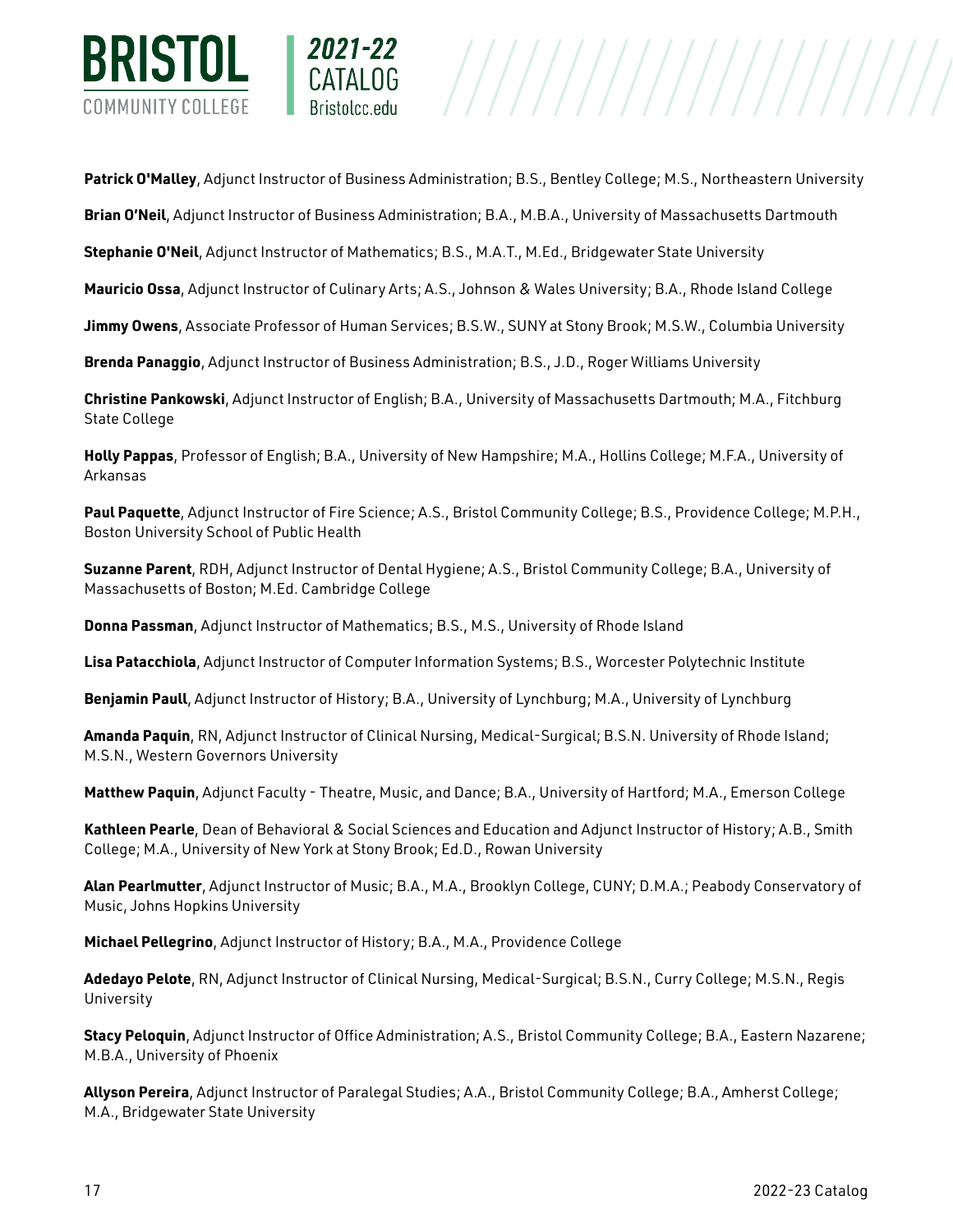

**Gabriel Pereira**, Adjunct Instructor of History; B.A., Worcester State University; J.D., Suffolk Law School

**Ryan Perry**, Adjunct Instructor of Nursing; B.S.N., University of Phoenix; M.S.N., Regis College

2021-22

**Alex Perryman**, Adjunct Instructor of Business Administration; B.S., Wayne State University; M.A., Central Michigan University; Ph.D., Lawrence Technological University

 $\begin{array}{c|c|c|c} \texttt{CATAL0G} & & & \texttt{///} \end{array} \begin{array}{c|c|c} \texttt{CATAL0G} & & & \texttt{///} \end{array} \begin{array}{c|c|c} \texttt{CTIALOG} & & & \texttt{///} \end{array} \begin{array}{c|c|c} \texttt{CTATEO} & & & \texttt{CTATEO} \end{array} \end{array}$ 

**Dorris Perryman**, Adjunct Instructor of Accounting; B.S., Wayne State University; M.S., Walsh College of Accountancy and Business Administration

**Richard Petronio**, Adjunct Instructor of Business Administration; A.B., Providence College; J.D., Suffolk University

**William Pett**, Adjunct Instructor of English; B.A., Brown University; M.A., A.B.D., University of Rhode Island

**Demetrice Phillips**, Adjunct Instructor of Business Administration; B.S., MBA, Fitchburg State University; Ph.D., Grand Canyon University

**Tania Picard**, Adjunct Instructor of Business Administration; B.S., MBA, Bryant University

**Jennifer Pimental**, RN, Assistant Professor of Nursing; Nursing Program Department Chair; B.S.N., Fitchburg State University; M.S.N. Ed., Sacred Heart University

**Karen Pimental**, OTR/L, Adjunct Instructor of Occupational Therapy; B.S., Worcester State University; M.S., San Jose State University

**Kathleen Plante,** RN, Professor of Nursing, Pediatrics; A.S., Bristol Community College; B.S., M.S.N., Ph.D.; University of Massachusetts Dartmouth

**Cindy Poore-Pariseau**, Adjunct Instructor of College Success Strategies; B.A., University of Toledo; M.A., University of Michigan; Ph.D., Capella University

**Melissa Pragana**, NP, RN, Assistant Professor of Nursing; B.S.N., University of Massachusetts Dartmouth; M.S., Boston College

**Maureen Pratt**, RN, Adjunct Instructor of Medical Surgical Clinical Nursing; R.N. Diploma, Brockton Hospital School of Nursing; A.S.N., Fisher College; B.S.N., Southern New Hampshire University

**Nelson Pratt**, Adjunct Instructor of Business Administration; B.A., University of Massachusetts Dartmouth

**Elaine Previte**, Professor of Mathematics; B.A., M.A., Rhode Island College; M.B.A., University of Texas

**John Previte**, Academic Coordinator and Adjunct Instructor of Business Administration; A.S. Community College of Rhode Island; B.S., Bryant University; MBA, Post University

**Chrystal (Jennifer) Puniello**, Adjunct Instructor, Experiential Education and Interim Internship Program Coordinator, B.A., Rhode Island College; M.S., California Southern University

**Jennifer A. Puniello**, Dean Arts & Humanities and Adjunct Instructor, B.A., Rhode Island College; M.Ed., University of Massachusetts Boston

**Debra Quenga**, RN, Professor of Nursing; A.S., Community College of Rhode Island; B.S.N., University of Massachusetts Dartmouth; M.S.N., University of Phoenix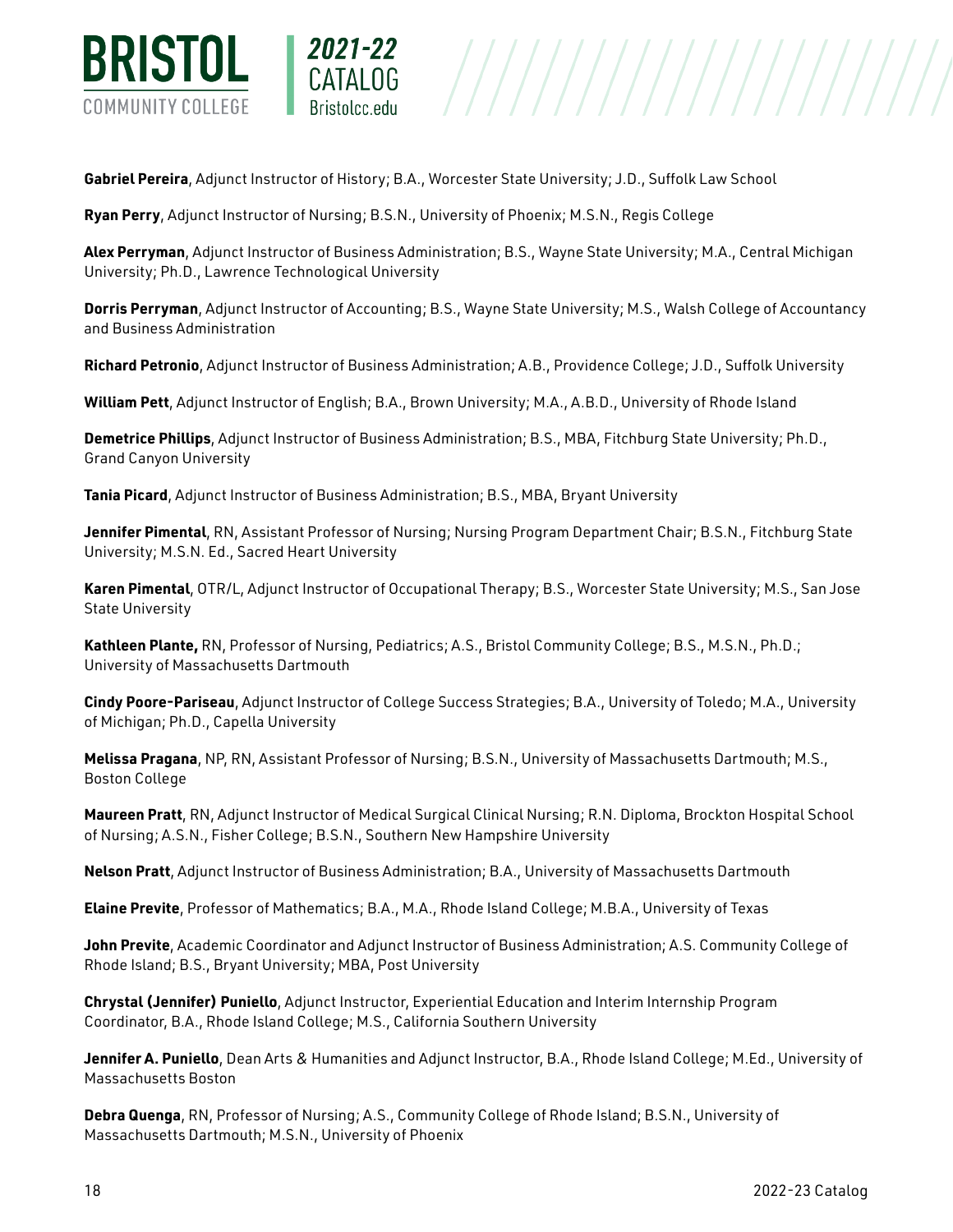

**Diantha Quick**, Adjunct Instructor of English; B.A., Rhode Island College

2021-22

**Mary Anne Quick**, Adjunct Instructor of Reading and Study Skills; B.A., Mount St. Joseph College

**Robert Rak**, Professor of Environmental Technology; B.A., College of the Holy Cross; M.S., University of Massachusetts Dartmouth

**Mary Rapien**, Professor of Biology; B.A., Hiram College; Ph.D., University of Rhode Island

**Sara Rawan**, Adjunct Instructor of Medical Administrative Assistant, B.S.E.S., Sacred Heart University; D.P.T., Sacred Heart University

**Mario Raya**, Professor of Chemistry/Biological Chemistry; M.A., Harvard University; M.D., Universidad DelValle

**Tahais Real-Martins**, Adjunct Instructor of Office Administration and Coordinator of Academic Computing/ Instructional Designer; A.S., Bristol Community College; B.A., University of Massachusetts Dartmouth; M.Ed., University of Massachusetts Boston

**Ricardo Rebelo,** Associate Professor of Communications; A.A., Bristol Community College; B.A., M.A., Rhode Island College

**Paul Rebello**, Adjunct Instructor of History & Sociology; B.A., Bridgewater State University; M.A., University of Massachusetts Dartmouth; CAGS, University of New England

**Victoria Revier**, Adjunct Instructor of Medical Administrative Programs; B.B.A., Hofstra University; M.A., Salve Regina University

**Robert Rezendes**, Dean of Taunton; B.S., University of Massachusetts Dartmouth and Adjunct Instructor; M.L.I.S., University of Rhode Island; Ph.D, University of Massachusetts Dartmouth

**Diana Rice**, OTR/L, Adjunct Instructor of Occupational Therapy; B.S., Quinnipiac College; M.Ed., Bridgewater State College

**Selma Riconscente**, CRC, LRC, Adjunct Instructor of Psychology and Sociology; B.A., State College at Boston; M.A., Rhode Island College; Ed.D., Johnson and Wales University

**Carolyn Riley,** Adjunct Instructor of Criminal Justice; B.S., Suffolk University; M.S., Suffolk University; ABD, Salve Regina University

**Sandra Rivera**, Adjunct Instructor of Spanish; B.A., Universidad de Humacao; M.A., University of Massachusetts **Dartmouth** 

**Lauren Robillard,** RN, Assistant Professor of Nursing, Maternity and Obstetrics Emphasis, B.S.N., Curry College; M.S.E.D., Western Governors University

**Eduarda Rocha da Fonseca**, RN, C.C.R.N., Adjunct Instructor of Clinical Nursing, Medical-Surgical and Psychology; B.S.N., University of Massachusetts Amherst; M.S.N., University of Phoenix

**David Rodrigues**, Adjunct Instructor of History; B.A., University of Massachusetts Dartmouth; M.A., University of Rhode Island

**Lisa Roe**, Adjunct Instructor of Computer Information Systems; B.A., University of Maine; M.Ed., Suffolk University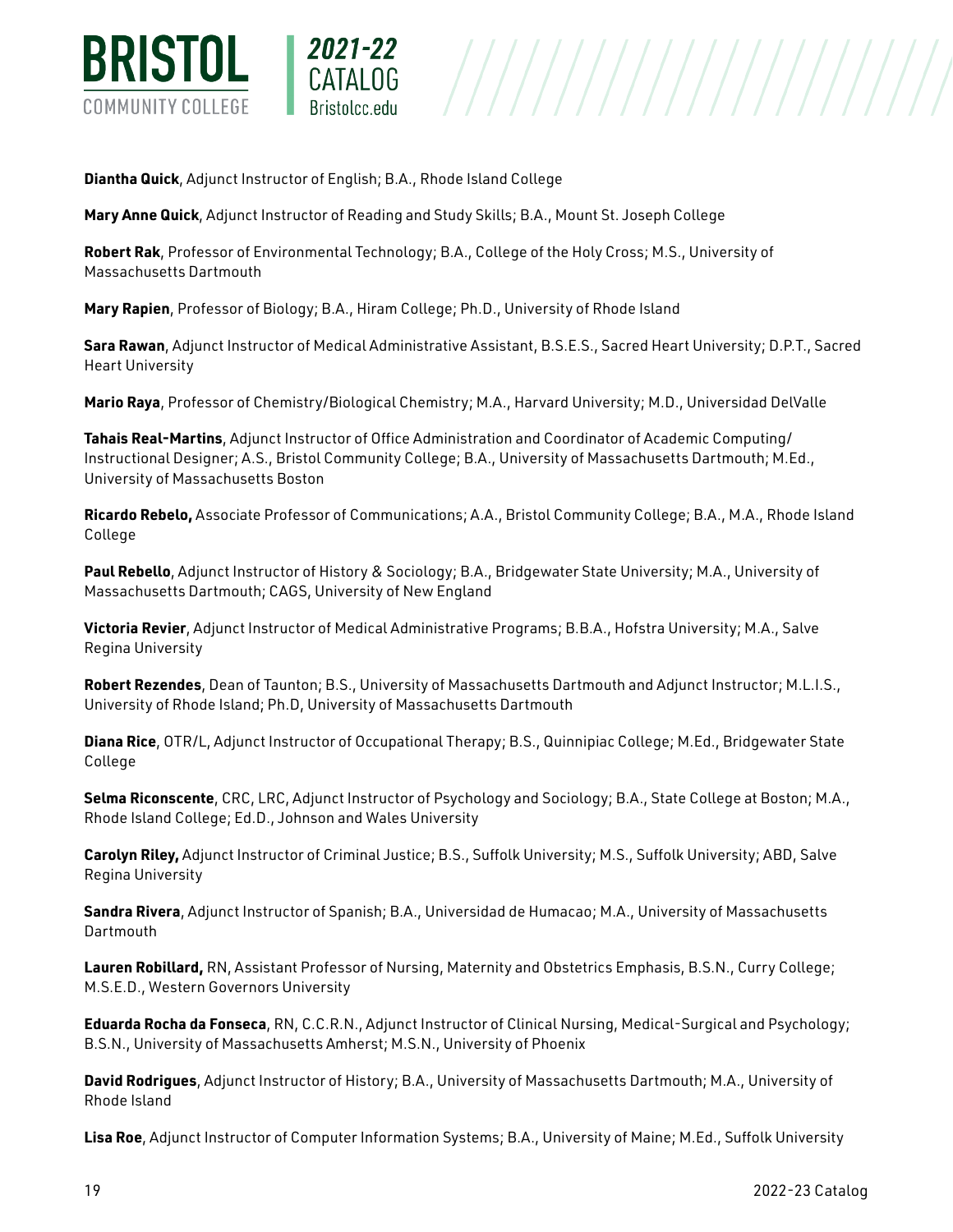

**Alan Rolfe**, Adjunct Instructor of Criminal Justice; B.S., Boston State College; M.S., Salve Regina College; M.A., Roger Williams University

**Farah Romulus**, Adjunct Instructor of Health Information Technology and Medical Coding; B.S., M.S., Eastern Nazarene College

**Anthony Rose**, Adjunct Instructor of Business Administration; M.B.A., Suffolk University

**Traci Rossi**, Adjunct Instructor of Psychology; B.A., M.A., Rhode Island College

2021-22

**Mia Rowland**, Adjunct Instructor of English and Philosophy; B.A., Manhattanville College; M.A., University of Rhode Island; J.D., Roger Williams School of Law

**Albert Roy**, Adjunct Instructor of Mathematics; A.B., Stonehill College; M.Ed., Bridgewater State University; M.A., Louisiana State University; Ed.D., University of Northern Colorado

**Katie Ruggieri,** Associate Dean for Science, Technology, Engineering & Mathematics (STEM) and Adjunct Instructor of Biology; B.A., Smith College; Ph.D., University of Iowa

**Matthew Sakell**, Adjunct Instructor of Mathematics; B.S., M.B.A., University of Massachusetts Dartmouth

**Sarmad Saman**, Dean of Mathematics, Science and Engineering and Adjunct Instructor of Chemistry; B.S., M.S., PH.D., Baghdad University

**Everilis Santana**, Associate Professor of Developmental Mathematics; B.S., Universidad de Puerto Rico; M.S., Cornell University

**Lisa Santos**, Professor of Physical Therapy Assistant Program; B.S., Daemen College; M.S., Salve Regina University; D.P.T., Utica College

**Ronald Santos**, Adjunct Instructor of Business Administration and Special Programs Coordinator (part-time); A.S., Bristol Community College; B.S., M.P.A., Rhode Island College

**Nancy Santopadre dosReis**, Associate Professor of Criminal Justice and Department Coordinator; B.S., M.S., Roger Williams University

**John Saurette**, Adjunct Instructor of English; B.A., M.A., University of Massachusetts Dartmouth

**Glenn Savoy**, Adjunct Instructor of Mathematics; B.S., Stonehill College; M.Ed., Northeastern University

**Willy Schild**, Adjunct Instructor of Mathematics; B.S., City College of New York; M.S., Ph.D., New York University

**Dana Schlang**, Associate Professor of American Sign Language and Deaf Studies; B.A., Framingham State College; M.A., Gallaudet University

**Michael Schlang**, Adjunct Instructor of American Sign Language and Deaf Studies; B.A., California State University

**Sonia Schonning,** Adjunct Instructor of Early Childhood Education; B.S., Boston University College of Communication; M.Ed., Worcester State College

**Patricia Schryver**, R.N., Associate Professor of Nursing; A.D.N., Bristol Community College; M.S.N., Walden University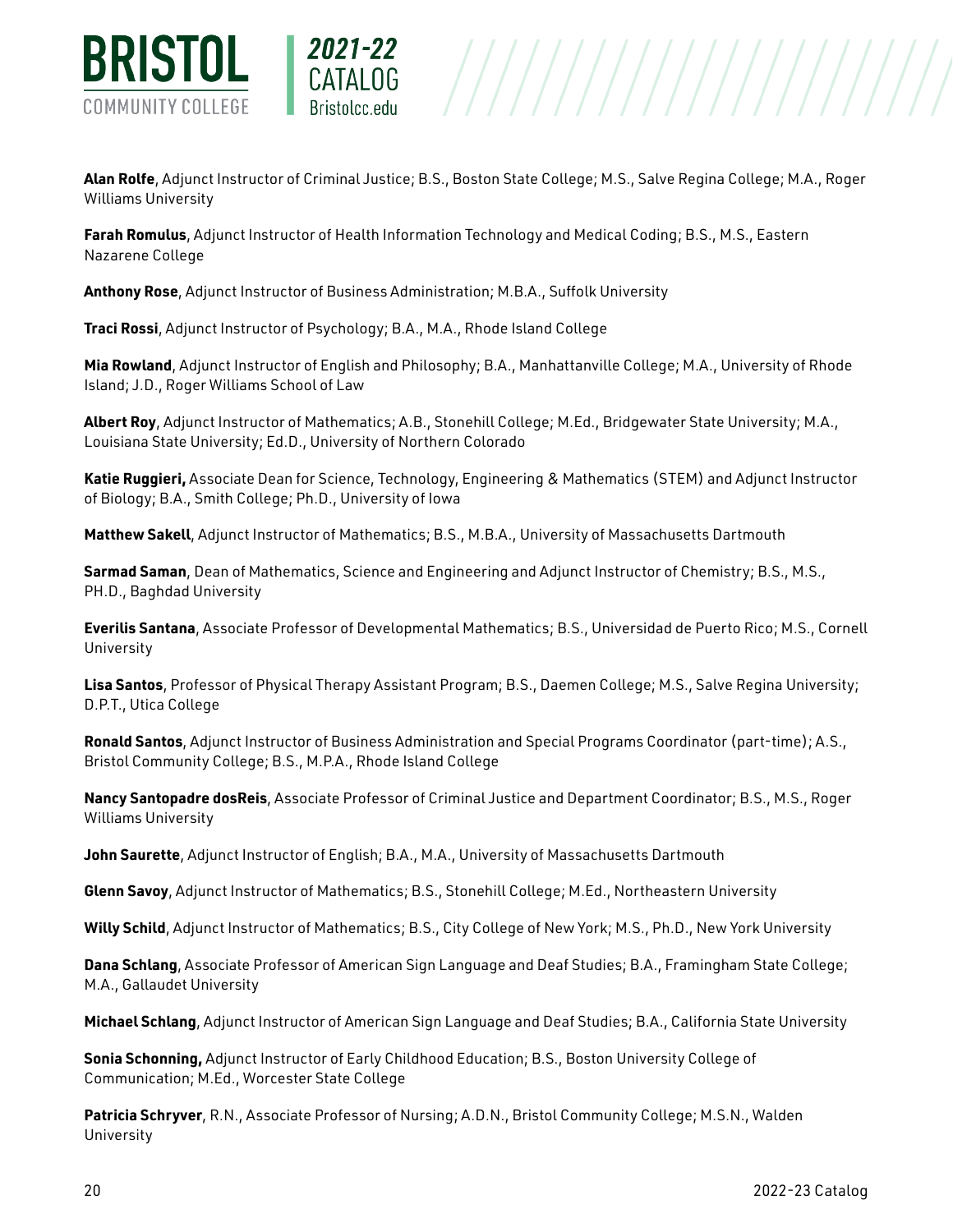

**Cheryl Sclar**, Adjunct Instructor of Art; B.A., California College of the Arts; M.A., Loyola Marymount University

 $\begin{array}{c|c|c|c} \textbf{CATALOG} & & & \textbf{///} \end{array} \begin{array}{c|c|c} \textbf{CATALOG} & & & \textbf{///} \end{array} \begin{array}{c} \textbf{CATALOG} & & \textbf{///} \end{array} \begin{array}{c} \textbf{CATALOG} & & \textbf{79.133} & \textbf{0.000} & \textbf{0.000} & \textbf{0.000} & \textbf{0.000} & \textbf{0.000} & \textbf{0.000} & \textbf{0.000} & \textbf{0.000} & \textbf$ 

2021-22

**Louis Serio**, Adjunct Instructor of the Humanities; B.A., University of Massachusetts; MDiv, Andover Newton Theological School; J.D., Western New England College School of Law

**Greg Sethares**, Professor of Mathematics; A.B., Cornell University; M.A., Boston College; Ph.D., University of Massachusetts Dartmouth

**Karen Sheehan**, Adjunct Instructor of English; B.S., M.Ed., Bridgewater State College; Ed.D., Boston College

**Jacqueline Shook**, Adjunct Instructor of Nursing and Assistant Nursing Arts Lab Coordinator; B.S.N., M.S.N., University of Massachusetts Dartmouth;H.S.A., Salve Regina University

**Natalie Short**, Adjunct Instructor of Business and Office Administration; A.S., Bristol Community College; B.S., Roger Williams University; M.B.A., Curry College

**Anne E. Silva**, Adjunct Instructor of Mathematics; B.S., University of Massachusetts; M.Ed., Lesley University

**Monica Silva**, Adjunct Instructor of Spanish; B.S., Boston University; M.A.T., University of Massachusetts Dartmouth

**Janeen Silveira,** Associate Professor of Nursing; A.S., Fisher College; B.S.N., Curry College; M.S., University of Massachusetts Dartmouth

**Megan Silvia**, D.C., Adjunct Instructor of Healthcare Information Technology; B.A., Boston University; D.C., Palmer College of Chiropractic

**Richard Silvia**, Adjunct Instructor of Computer Information Systems; A.A., Bristol Community College; B.A., University of Massachusetts; M.Ed., Lesley College

**Susan Silvia**, Adjunct Instructor of French; B.A., Newton College of the Sacred Heart; M.A., Rhode Island College

**William Singleton**, Adjunct Instructor of Sociology; B.A., Southeastern Massachusetts University; M.A., Ph.D., University of Connecticut

**Yashwant Sinha**, Associate Professor of Offshore Wind Energy; B.S., Sikkim Manipal Institute of Technology; Ph.D., Robert Gordon University

**Jeffrey Sinko,** Instructor of Clinical Laboratory Science; B.S., University of Massachusetts Dartmouth; M.S., University of Rhode Island

**Michael Sipala**, Professor of Biology; B.S., Saint Michael's College; Ph.D., University of Rhode Island

**Erin Smith**, Adjunct Instructor of Psychology and Senior Special Programs Coordinator - Civic Engagement; B.A., Pace University; M.A., New York University

**James Smith**, Adjunct Instructor of English; B.A., Providence College; M.A., University of Notre Dame; M.A., Assumption College

**Kathleen Smith-Wenning**, Adjunct Instructor; A.A.S, Brookdale Community College; B.A., Thomas Edison State University; M.A., Montslair State University

**John Pierre Smollins**, Adjunct Instructor of Communications; B.A., Stonehill College; M.A., Northeastern University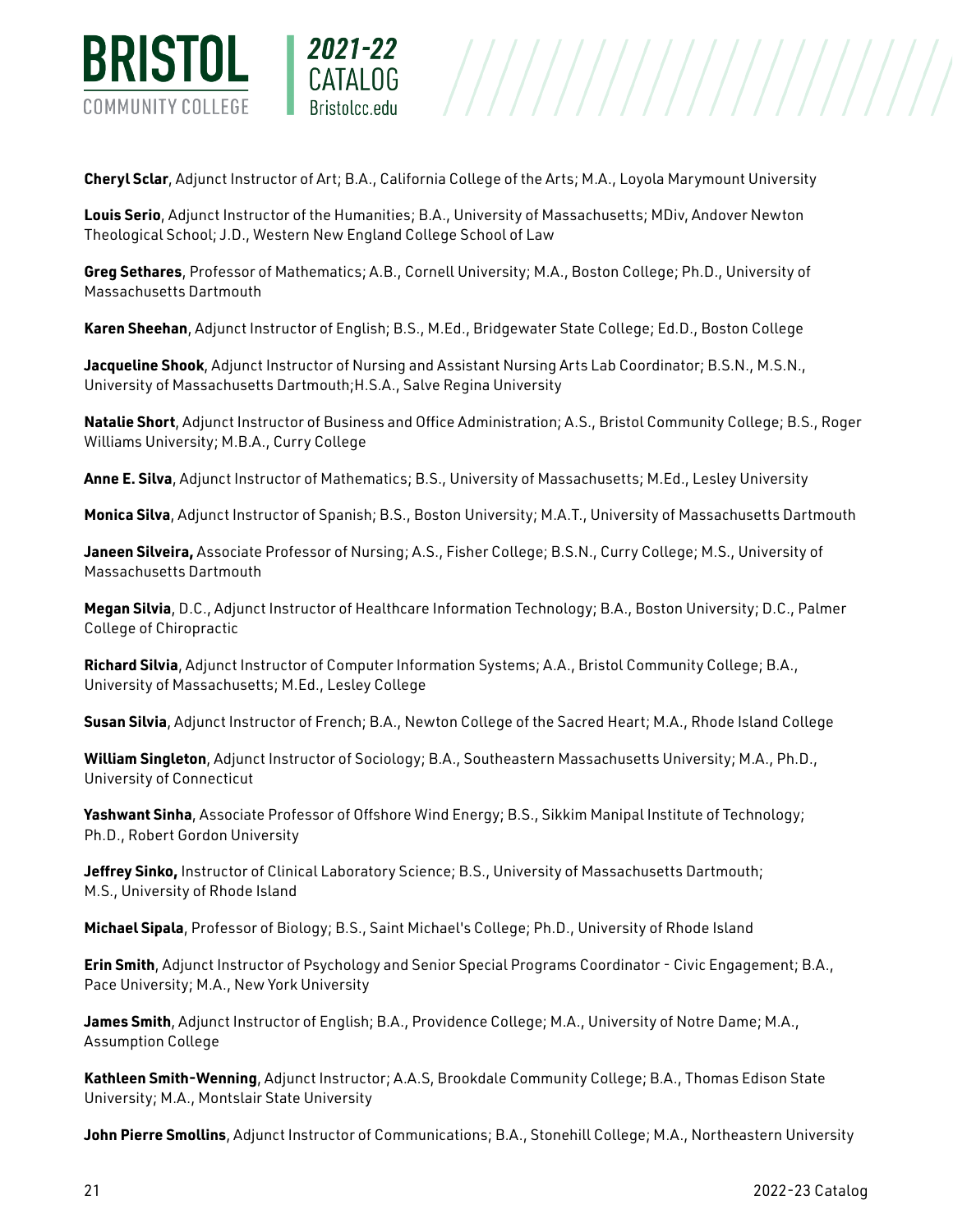

**Sandra Soares**, Adjunct Instructor of Mathematics; B.S., Bridgewater State College; M.Ed., Lesley College

**Sandra Sousa**, Adjunct Instructor of Business Administration; B.S., University of Massachusetts Dartmouth; M.S., Bridgewater State College

**Chrisanne Souza**, Adjunct Instructor of English; B.A., Wellesley College; M.A., Boston University

2021-22

**Dennis Souza**, Adjunct Instructor of Human Services; M.A., Rhode Island College; M.B.A., Bryant College

**John Souza**, Adjunct Instructor of Criminal Justice; A.S., Bristol Community College; B.S., Bryant College; J.D., New England School of Law

**Susan Souza-Mort**, Adjunct Instructor of History and Reference Librarian; A.A., Bristol Community College; B.A., University of Massachusetts Dartmouth; M.S., Simmons College

**Maureen Sowa**, Adjunct Instructor of History; B.A., University of Hawaii; M.A., University of Rhode Island; Ph.D. (ABD), Clark University

**Stanley Spencer**, Adjunct Instructor of Business Administration; A.S.B.A., B.S.B.A., M.S.B.A., Bryant College

**Alan Spirlet**, Adjunct Instructor of Mathematics; B.S., University of Massachusetts Dartmouth; M.E., Fitchburg State College

**Heather Spring**; RN, Assistant Professor of Nursing, Pediatrics Emphasis; B.S.N., Salem State University; M.S.N., Western Governors University

**Suzanne St. Amour**, Adjunct Instructor of Culinary Arts; A.S., Johnson & Wales University; B.S., University of Rhode Island; M.S., University of Hawaii at Manor

**Debra St. George**, M.S., MT (ASCP), Adjunct Instructor of Clinical Laboratory Science, B.S., Simmons College; M.S., Northeastern University

**Raymond Steele**, Adjunct Instructor of Computer Information Systems; B.A., Brown University; M.Ed., Lesley College

**Emilee Stiles,** RN, Adjunct Instructor of Clinical Nursing, Fundamentals and Medical-Surgical; Diploma of Nursing, Brockton Hospital School of Nursing; B.S.N., Curry College

**Patricia Strangis**, LMHC, CCFC, Adjunct Instructor of Psychology; B.S., M.Ed., Bridgewater University

**David Sykes**, Adjunct Instructor of Psychology; B.A., M.Ed., C.A.G.S., University of Massachusetts Boston

**Merialda Tahiraga**, Adjunct Instructor of Dental Hygiene, Clinical, M.S., Southern New Hampshire University; B.A., Mount Ida College

**Matthew Talbot**, Adjunct Instructor of Medical Administrative Programs; M.A.T., C.A.G.S., Fitchburg State

**Ginamaria Tassanari**, CPC, CPEHR CEHRS, PCA, Adjunct Instructor of Healthcare Information Management; A.S., Community College of Rhode Island

**Victor Tavares**, Adjunct Instructor of Portuguese; B.A., University of Massachusetts; M.P.A., Clark University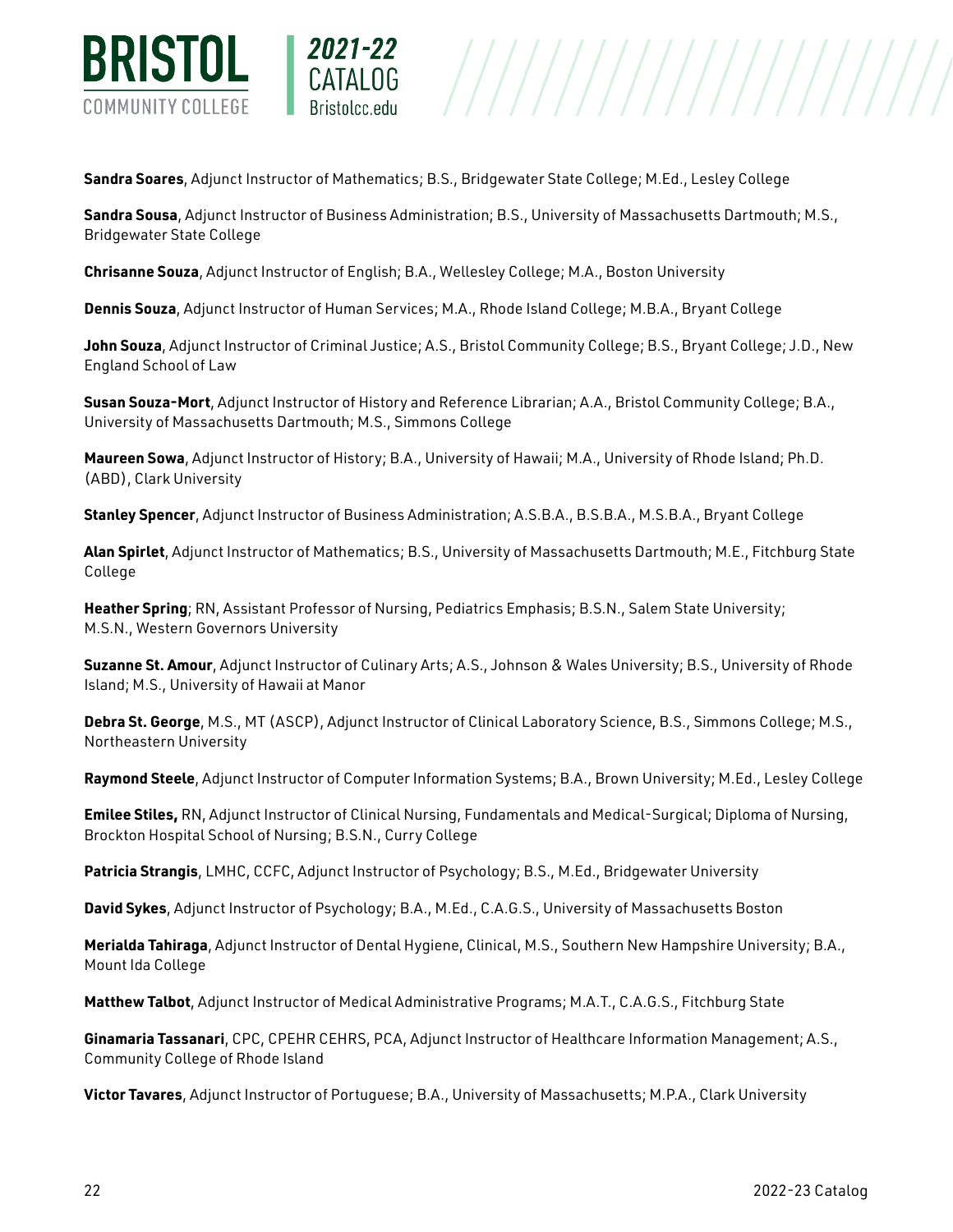

**Carole Tessier**, Associate Professor of Early Childhood Education and Coordinator of the Early Childhood Licensure Program; B.S., M.S., Wheelock College

**Beth Thomas**, Adjunct Instructor of Art; B.S., University of New Haven

2021-22

**Angela Tiebout,** Assistant Professor of Medical Assisting; CPT, Bristol Community College, CMA, Bristol Community College, B.S., Roger Williams University; MPH, Southern New Hampshire University

**Howard Tinberg**, Adjunct Instructor of English; B.A., M.A., UCLA; Ph.D., Brandeis University

**Michael Torregrossa,** Adjunct Instructor of English; B.A., Rhode Island College; M.A., University of Connecticut

**Eduardo Soren Triff**, Professor of Spanish; B.A., University of Havana; M.A., University of Miami

**Mary True**, Adjunct Instructor of Biology; B.A., Swarthmore College; M.S., University of Rhode Island

**Anthony Ucci**, Professor of Engineering; B.S., Rochester Institute of Technology; M.S., State University of New York at Buffalo

**Martha Ucci**, Professor of English; B.A., Skidmore College; M.A., Ph.D., Boston College

**Susan Ulmschneider**, RN, Adjunct Instructor of Clinical Nursing (Mental Health); D.N., Saint Joseph Hospital School of Nursing**;** B.S.N., Rhode Island College

**Deanna Upchurch**, Adjunct Instructor of Psychology; A.A., Bristol Community College; B.A., M.A., Rhode Island College

**Harvey Ussach**, Adjunct Instructor of English; B.A., Queens College; M.A., American University

**Julie Varieur**, Adjunct Instructor of Dental Hygiene; Local Anesthesia Licensure, Bristol Community College; A.S., Quinsigamond Community College; M.S., Massachusetts College of Pharmacy and Health Sciences Boston

**Leila Valoura**, Adjunct Instructor of Communications; B.A., Federal University of Rio de Janeiro; M.A., Lund University, Sweden

**John Ventura, Jr.**, Adjunct Instructor of Mathematics; A.B., Providence College; M.S., University of Connecticut

**Amie Vieira**, Adjunct Instructor of English; B.A., Simmons College; M.S., University of Oxfordshire, Oxfordshire, UK

**Lucia Vieira,** CMA(AAMA), Adjunct Instructor of Medical Assisting and Special Programs Coordinator (part-time); Medical Assisting Certificate, Bristol Community College

**Michael Vieira**, Adjunct Instructor of Computer Information Systems; B.A, M.A.T., Bridgewater State College; C.A.G.S., Rhode Island College; Ph.D., Capella University

**Jeffrey Wagner**, Adjunct Instructor of English; B.A., Stonehill College; M.A., University of Massachusetts Dartmouth

**David Warr**, Adjunct Instructor of Biology and Chemistry; A.B., Dartmouth College; M.A.T., University of Massachusetts; M.A., Ph.D., Boston University

**Jane Warren**, Esq., Adjunct Instructor of Criminal Justice; B.A., Rhode Island College; Juris Doctor, University of Massachusetts School of Law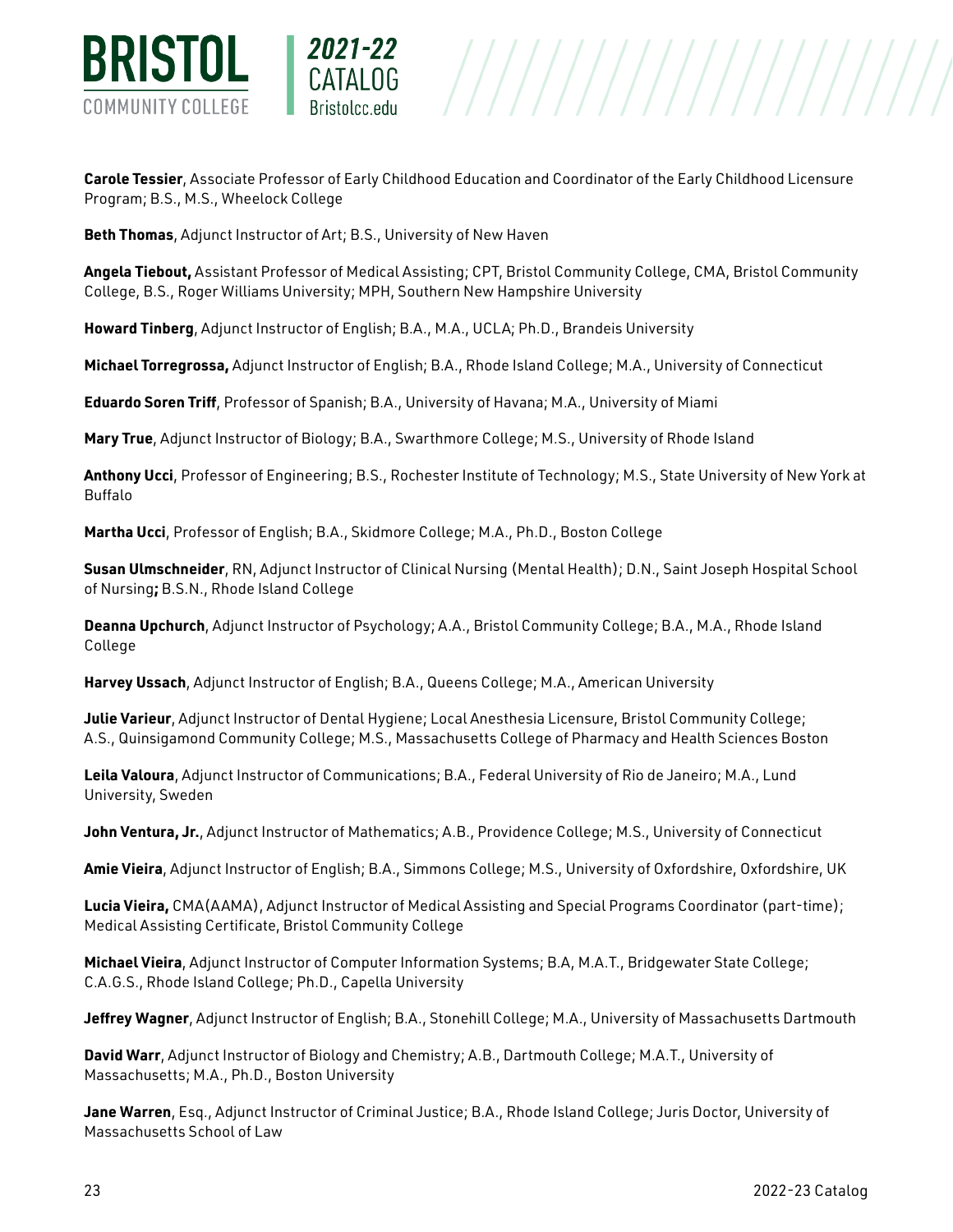

**Craig Watson**, Adjunct Instructor of Computer Information Systems; B.A., University of Massachusetts Amherst

**Alison Wells**, Adjunct Instructor of Art; B.F.A., Edna Manley College of the Visual and Performing Arts; M.F.A., University of Massachusetts Dartmouth

**Kate Welsh**, Adjunct Instructor of Paralegal Studies; B.S., Syracuse University; J.D., Roger Williams School of Law

**Ronald Weisberger**, Adjunct Instructor of History and Director of Holocaust and Genocide Center; B.A., Glassboro State College; M.A., Kent State University; M.Ed., Newton College; Ed.D., University of Massachusetts Amherst

**Vance Westgate**, Adjunct Instructor of English; B.A., M.A., Brown University

2021-22

**Sarah Wilhelmsen**, RDH**,** Assistant Professor of Dental Hygiene; A.S.D.H., Tunxis Community College; B.S.D.H., Northern Arizona University; M.P.H., Southern New Hampshire University

**Martha Williams**, Adjunct Instructor of History; A.A., Bristol Community College; B.A. University of Massachusetts Dartmouth; M.A., Brown University

**P. David Williams**, Adjunct Instructor of History; B.A., M.A., University of Massachusetts Amherst

**Gerry (Gerald) Willis**, Adjunct Instructor of Sociology; B.A., Salve Regina University; M.A., University of Massachusetts, Boston; Ed. D., University of Massachusetts, Boston

**Alice Wilson**, Associate Professor of Developmental Mathematics; B.S., B.A., M.A., State University of New York

**Suzanne Wimberly**, Adjunct Instructor of English; B.A., University of Massachusetts Dartmouth; M.A., University of Connecticut

**Paul Winsor**, Adjunct Instructor of Chemistry and Engineering; B.A., Bowdoin College; Ph.D., Brown University; Certified Greenbelt (Six Sigma), Lockheed-Martin

**Virginia Winstanley**, Adjunct Instructor of History and Social Science; B.A., Rutgers University; M.A.T., Brown University

**Ruthanne Withers**, Esq., Adjunct Instructor of Paralegal Studies; B.A., George Washington University; J.D., Northeastern University

**Kelemu Woldegiorgis**, Professor of Chemistry; B.S., M.S., Addis Ababa University; Ph.D., Lund University

**Zachary Wolfson**, Associate Professor of Physics and Chemistry; B.A., Swarthmore College; M.S., Cornell University

**Nancy Lee Wood**, Professor of Sociology and Director of the Institute for Sustainability and Post-Carbon Education, B.A., University of Massachusetts Dartmouth; M.A., New School for Social Research; Ph.D., University of Colorado

**Robyn Worthington**, Associate Professor of History; A.A., Bristol Community College; B.A., Wellesley College; M.A., University of Connecticut

**Chengyu Xiong**, Assistant Professor of Electrical Engineering; B.S., M.S., Wuhan University of Technology; Ph.D., Binghamton University

**Susan Yeomans**, Adjunct Instructor of Business Administration; B.S., Johnson & Wales University; M.Ed., University of Massachusetts Boston